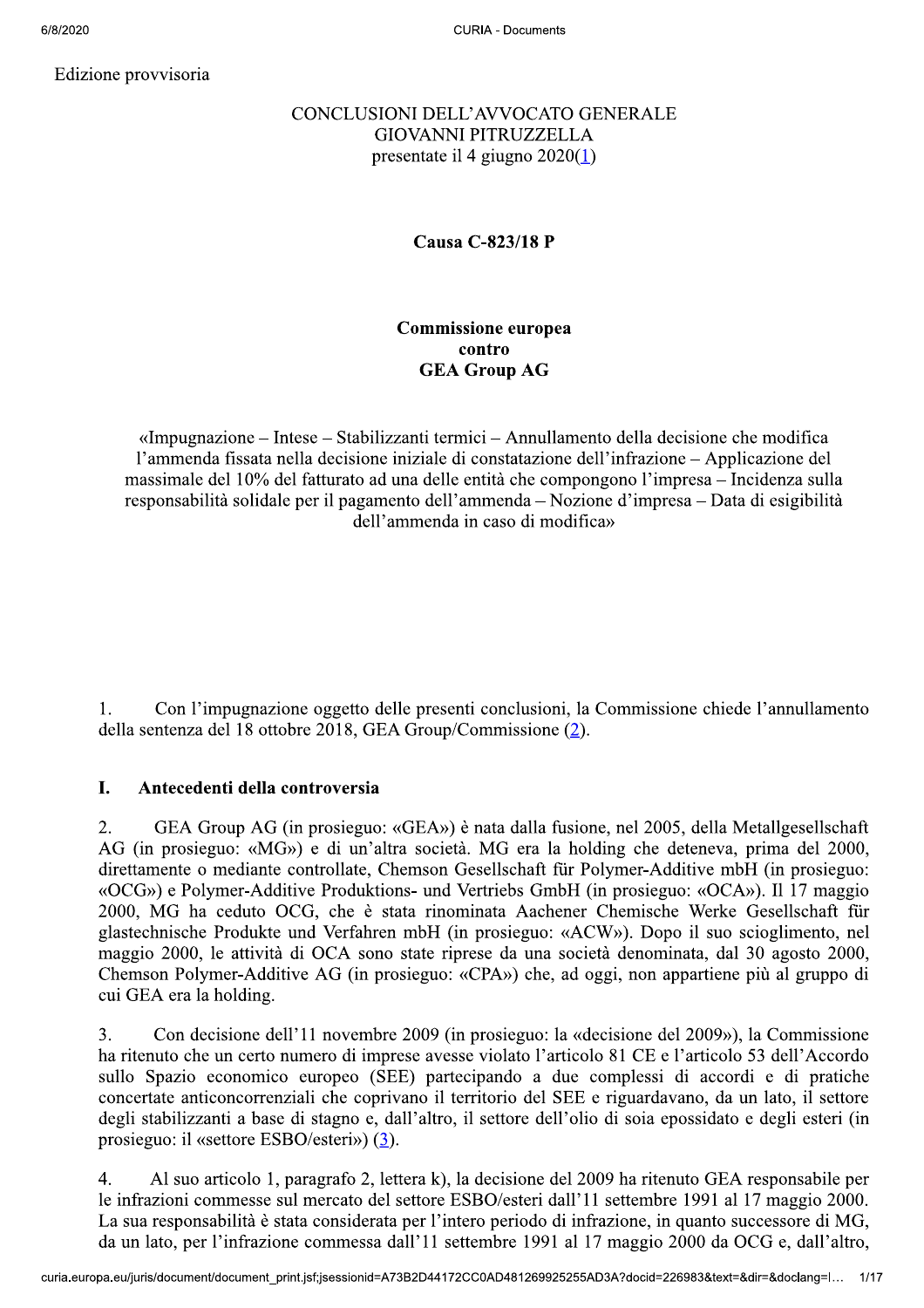**CURIA - Documents** 

per l'infrazione commessa dal 13 marzo 1997 al 17 maggio 2000 da OCA. ACW è stata sanzionata, in quanto successore di OCG, per l'infrazione commessa da quest'ultima durante l'intero periodo di infrazione, vale a dire dall'11 settembre 1991 al 17 maggio 2000, e per l'infrazione commessa da OCA dal 30 settembre 1999 al 17 maggio 2000, quando il capitale di quest'ultima era detenuto al 100% da OCG [articolo 1, paragrafo 2, lettera m), della decisione del 2009]. In quanto successore di OCA, CPA è stata sanzionata, da un lato, per l'infrazione commessa da OCA dal 13 marzo 1997 al 17 maggio 2000 e, dall'altro, per l'infrazione commessa da OCG dal 30 settembre 1995 al 30 settembre 1999, quando il capitale di quest'ultima era detenuto al 100% da OCA [articolo 1, paragrafo 2, lettera 1), della decisione del 2009].

5. Ai sensi dell'articolo 2, secondo comma, punti 31 e 32, della decisione del 2009:

«Per l'/(le) infrazione(i) nel mercato dell'ESBO/esteri (...) sono irrogate le seguenti ammende:

GEA, ACW e CPA sono responsabili in solido per l'importo di EUR 1913 971;  $(31)$ 

GEA e ACW sono responsabili in solido per l'importo di EUR 1 432 229».  $(32)$ 

GEA ha impugnato la decisione del 2009 dinanzi al Tribunale. Quest'ultimo ha respinto il 6. ricorso con sentenza del 15 luglio 2015, GEA Group/Commissione  $(4)$ .

Il 15 dicembre 2009 ACW, che al momento dell'adozione della decisione del 2009 non era più 7. una filiale di GEA, ha attirato l'attenzione della Commissione sul fatto che l'ammenda che le era stata inflitta con la decisione del 2009 superava il limite massimo del 10% del suo fatturato di cui all'articolo 23, paragrafo 2, del regolamento n.  $1/2003$  (5).

8. L'8 febbraio 2010, la Commissione ha adottato una decisione con cui ha modificato la decisione del 2009 (6) (in prosieguo: la «decisione del 2010»). Essa ha considerato che l'ammenda alla quale ACW era stata condannata in solido con, da un lato, GEA e CPA e, dall'altro, GEA, superasse il limite del 10% e che, pertanto, occorresse modificare la decisione del 2009 (v. considerando 2 della decisione del 2010). La Commissione ha parimenti precisato che l'importo dell'ammenda imposta a GEA e alla CPA restava immutato, ma che quello dell'ammenda inflitta ad ACW doveva essere ridotto e che la decisione del 2010 non incideva in alcun modo sugli altri destinatari della decisione del 2009. L'articolo 1 della decisione del 2010 ha modificato l'articolo 2, secondo comma, della decisione del 2009 come segue:

«L'articolo 2, [punto] 31) è sostituito dal seguente testo:

" $31a$ ) [GEA], [ACW] e [CPA] sono responsabili [in solido] dell'importo di EUR 1 086 129;

 $31<sub>b</sub>$ [GEA] e [CPA] sono responsabili [in solido] dell'importo di EUR 827 842".

L'articolo 2, [punto] 32) è sostituito dal seguente testo:

 $(32)$ [GEA] è responsabile per l'importo di [EUR] 1 432 229"».

A seguito del ricorso proposto da GEA, con sentenza del 15 luglio 2015, GEA 9. Group/Commissione  $(7)$ , il Tribunale ha annullato la decisione del 2010 nella misura in cui riguardava la ricorrente. Il Tribunale ha ritenuto che la Commissione avesse violato i diritti della difesa di GEA adottando la decisione del 2010 senza metterla in condizioni di presentare le proprie osservazioni.

10. Con lettera del 5 febbraio 2016 la Commissione ha informato GEA della sua intenzione di adottare una nuova decisione e l'ha invitata, insieme a ACW e CPA, a presentare le sue osservazioni scritte. GEA ha trasmesso le sue osservazioni scritte alla Commissione il 24 marzo 2016. Con lettera del 2 maggio 2016 la Commissione ha risposto alle osservazioni della ricorrente.

11. Il 29 giugno 2016, la Commissione ha adottato una seconda decisione di modifica della decisione del 2009 ( $\frac{8}{8}$ ) (in prosieguo: la «decisione contestata»). L'articolo 1 di tale decisione ha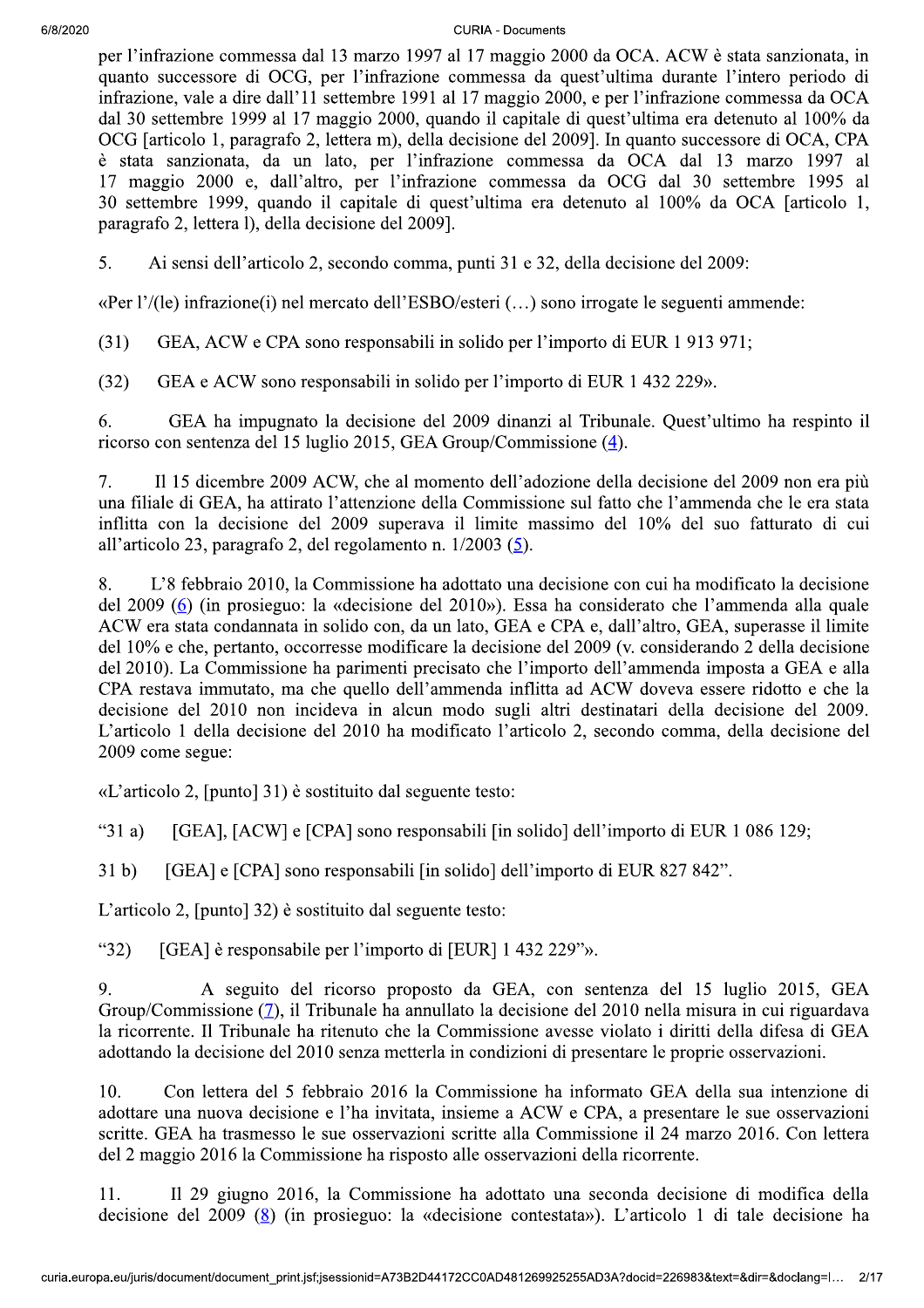riprodotto senza modifiche l'articolo 1 della decisione del 2010. L'articolo 2 della decisione contestata ha fissato la data di esigibilità delle ammende al 10 maggio 2010.

## II. Procedimento dinanzi al Tribunale e sentenza impugnata

12. L'8 settembre 2016, GEA ha proposto ricorso contro la decisione contestata. In tale ricorso, essa chiedeva al Tribunale, in via principale, di annullare tale decisione e, in via subordinata, di ridurre l'importo dell'ammenda e fissare una nuova data, posteriore all'adozione della decisione contestata, per il pagamento e per la fissazione del dies a quo della decorrenza degli interessi moratori.

A sostegno del suo ricorso, GEA ha dedotto cinque motivi. Con il primo motivo, essa faceva 13. valere una violazione delle norme in materia di prescrizione, con il secondo una violazione dell'articolo 266 TFUE e dei diritti della difesa, con il terzo la violazione dell'articolo 23, paragrafi 2 e 3, del regolamento n. 1/2003, con il quarto una violazione del principio di parità di trattamento e con il quinto un eccesso di potere e un difetto di motivazione. La Commissione ha eccepito l'irricevibilità del ricorso per difetto di interesse ad agire di GEA.

14. Nella sentenza impugnata, il Tribunale ha, anzitutto, respinto l'eccezione d'irricevibilità sollevata dalla Commissione. In proposito, esso ha ritenuto, da un lato, che la decisione del 2010, successivamente annullata, e la decisione contestata fossero intervenute sulla determinazione dei rapporti esterni di solidarietà tra GEA, ACW e CPA, modificando in tal modo la loro situazione giuridica e, dall'altro, che il ricorso avrebbe potuto condurre a una ripartizione dell'importo delle ammende inflitte a GEA più favorevole per quest'ultima (9).

15. Nel merito, il Tribunale ha esaminato, in primo luogo, il quarto motivo di ricorso, diretto contro l'articolo 1 della decisione contestata e fondato su una violazione del principio di parità di trattamento,  $accogliendolo (10)$ . Il Tribunale ha, in secondo luogo, esaminato la prima censura del quinto motivo di ricorso, relativa ad un eccesso di potere di cui sarebbe stato viziato l'articolo 2 della decisione contestata, con cui la Commissione aveva fissato al 10 maggio 2010 la data di decorrenza dell'esigibilità delle ammende inflitte a GEA, ad ACW e a CPA. Anche tale censura è stata ritenuta fondata dal Tribunale, che ha dunque annullato la decisione nel suo complesso e ha condannato la Commissione alle spese.

# III. Procedimento dinanzi alla Corte e conclusioni delle parti

16. Con atto depositato presso la cancelleria della Corte il 27 dicembre 2018, la Commissione ha introdotto l'impugnazione oggetto delle presenti conclusioni. La procedura scritta ha fatto oggetto di un duplice scambio di memorie. La Corte ha posto alle parti alcuni quesiti per risposta scritta. Le parti hanno risposto nei termini impartiti. Le parti sono state sentite nelle loro osservazioni orali all'udienza tenutasi dinanzi alla Corte il 5 febbraio 2020.

Nella sua impugnazione, la Commissione chiede alla Corte di annullare la sentenza impugnata e 17. condannare GEA alla totalità delle spese del procedimento dinanzi alla Corte e di quello in prima istanza. GEA chiede alla Corte di respingere l'impugnazione e condannare la Commissione alle spese.

## IV. Analisi

# $\overline{A}$ . Sulla ricevibilità

# 1. Argomenti delle parti

18 GEA eccepisce l'irricevibilità dell'impugnazione per difetto di interesse ad agire della Commissione. Essa ritiene che, anche qualora la Corte dovesse accogliere l'impugnazione, la Commissione non sarebbe più legittimata a chiedere il pagamento dell'ammenda. Da un lato, la decisione del 2009 non costituirebbe una valida base giuridica a tale effetto poiché, in tale decisione, sia l'ammenda sia la responsabilità solidale di ACW, CPA e GEA sono state determinate erroneamente.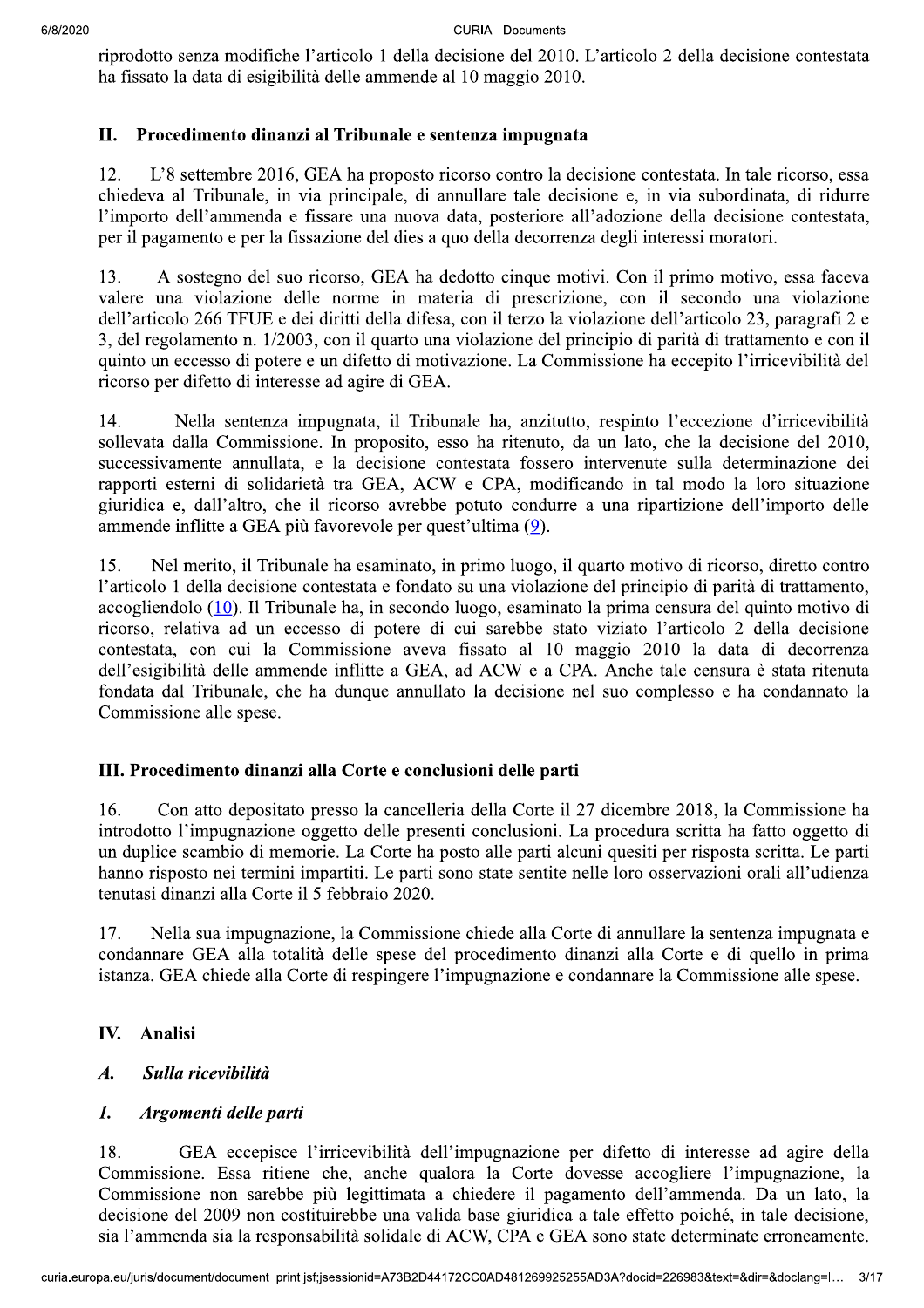Dall'altro, il termine legale decennale, previsto dall'articolo 25, paragrafo 5, del regolamento n. 1/2003, per la fissazione dell'ammenda sarebbe scaduto prima dell'adozione della decisione contestata (11).

19. La Commissione replica che l'eccezione di GEA dev'essere respinta come irricevibile poiché solleva profili di illegittimità della sentenza impugnata nella comparsa di risposta e non nel quadro di un'impugnazione autonoma o incidentale, contrariamente a quanto previsto dall'articolo 174 del regolamento di procedura della Corte. Nel merito, la Commissione sostiene di avere un interesse ad agire contro la sentenza impugnata, nella misura in quest'ultima ha annullato una decisione produttiva d'effetti giuridici per le imprese destinatarie e ha formulato conclusioni errate sulla responsabilità solidale e sul potere della Commissione di fissare la data di esigibilità delle ammende.

### $\overline{2}$ . **Valutazione**

Secondo una costante giurisprudenza, la sussistenza dell'interesse ad agire del ricorrente 20. presuppone che l'impugnazione possa, con il suo esito, procurare un beneficio alla parte che l'ha proposta (12).

21. GEA ritiene in primo luogo che, poiché il potere della Commissione di infliggere un'ammenda era prescritto al momento in cui la decisione contestata è stata adottata, l'eventuale accoglimento dell'impugnazione non procurerebbe alcun beneficio alla Commissione (13). Al riguardo rilevo che, anche ammettendo che, come sostiene GEA, la decisione contestata sia stata adottata oltre il termine decennale previsto dall'articolo 25, paragrafo 5, del regolamento n. 1/2003, una tale circostanza non consente di per sé di concludere che vi sia stata prescrizione. In effetti, ai sensi di tale disposizione, la prescrizione in materia d'imposizione d'ammende opera al più tardi allo spirare di un termine di dieci anni a decorrere dal giorno in cui è cessata l'infrazione «se la Commissione non ha irrogato un'ammenda (...) entro tale termine». Ora, nella specie, è pacifico che GEA è stata sanzionata per l'infrazione commessa nel mercato ESBO/esteri con la decisione del 2009, adottata entro il termine decennale previsto dall'articolo 25, paragrafo 5, del regolamento n. 1/2003. Il fatto che l'importo massimo della sanzione irrogata sia stato erroneamente determinato per una delle entità che componevano l'impresa responsabile dell'infrazione, in ragione del superamento del massimale del 10% del fatturato previsto dall'articolo 23, paragrafo 2, secondo comma, del regolamento n. 1/2003, e che, per tale motivo, la Commissione abbia deciso di modificare il dispositivo di detta decisione al fine di correggere l'errore non ha alcuna incidenza sul momento in cui il potere sanzionatorio della Commissione è stato esercitato ai fini dell'applicazione dei termini di prescrizione (14). La decisione del 2010, così come la decisione contestata, non hanno, infatti, modificato la decisione della Commissione, contenuta nella decisione del 2009 e presa conformemente all'articolo 23, paragrafo 2, del regolamento n. 1/2003, di infliggere un'ammenda all'impresa costituita da ACW, CPA e GEA (15), né hanno modificato l'importo dell'ammenda inflitta a GEA, ma hanno unicamente ridotto l'importo a concorrenza del quale ACW poteva considerarsi responsabile, ridefinendo i rapporti di responsabilità solidale ed esclusiva tra le tre entità in causa. Poiché, dunque, la decisione contestata non può essere considerata come una nuova decisione di infliggere un'ammenda, l'argomentazione di GEA secondo cui l'annullamento della sentenza impugnata e quindi il ripristino di tale decisione non arrecherebbero alcun vantaggio alla Commissione a causa dell'avvenuta prescrizione, nella misura in cui si fonda su una premessa errata, deve essere respinta.

22. In secondo luogo, GEA fa valere che, poiché la sentenza impugnata farebbe «rivivere» nei suoi confronti il dispositivo della decisione del 2009, come modificato, per quanto riguarda CPA e ACW. dalla decisione del 2010, e poiché la Commissione ritiene che la decisione del 2009 costituisca di per sé sola il fondamento giuridico dell'ammenda inflitta a GEA, tale istituzione non avrebbe alcun interesse a chiedere l'annullamento della sentenza impugnata. Anche tale argomento va respinto. Al riguardo, è sufficiente rilevare che l'annullamento della sentenza impugnata ripristinerebbe la decisione contestata, con la quale la Commissione, modificando la decisione del 2009, da un lato, ha ridefinito la responsabilità solidale ed esclusiva di GEA per l'ammenda inflitta a tale società, a CPA e ad ACW, a seguito della riduzione dell'ammenda di quest'ultima e della decisione del 2010, annullata unicamente nei confronti di GEA, e, dall'altro, ha fissato una nuova data di esigibilità dell'ammenda di GEA, allineandola a quella già applicabile a CPA e ad ACW in virtù della decisione del 2010. Ora, indipendentemente da ogni altra considerazione, la decisione contestata persegue principalmente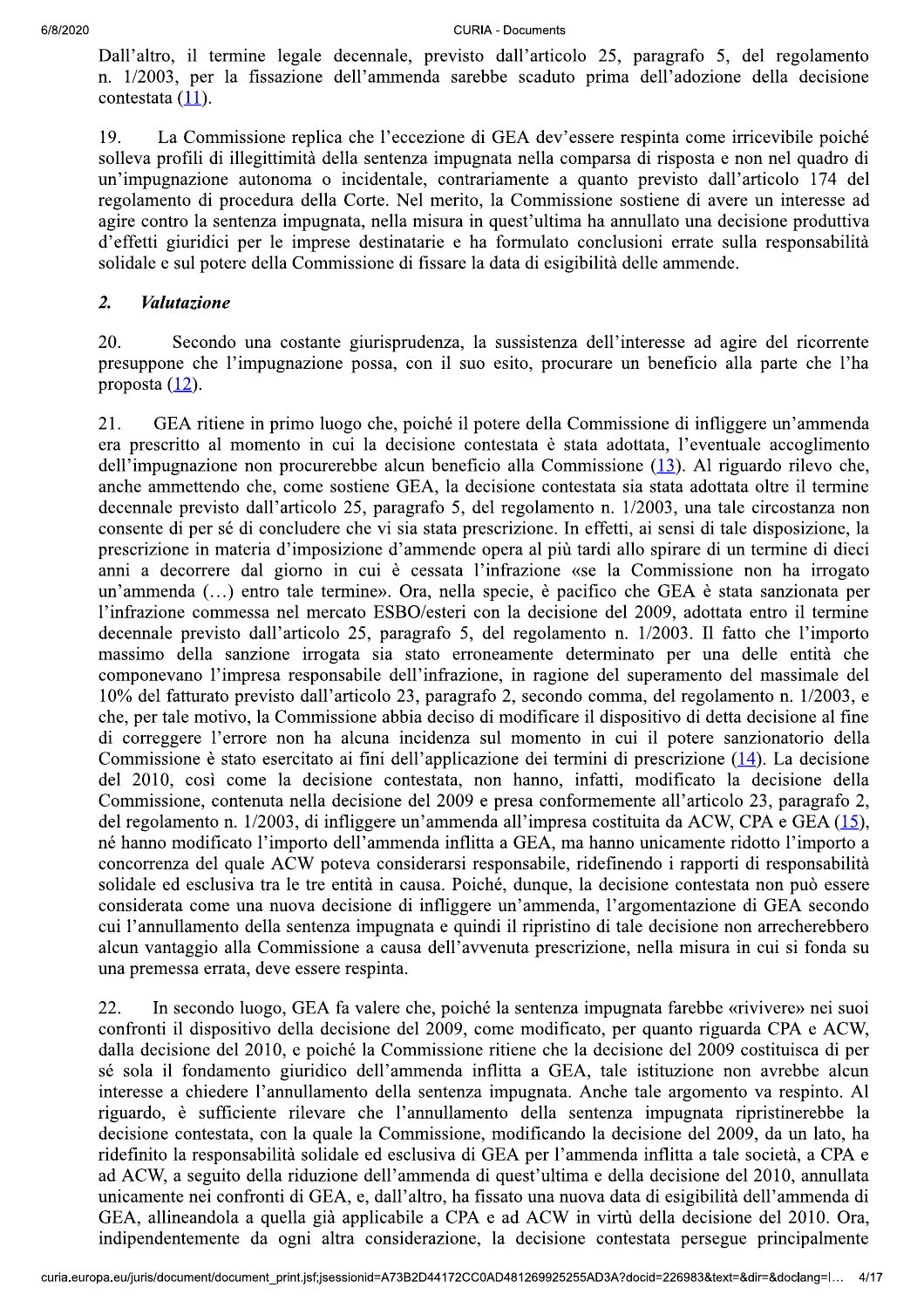# **CURIA - Documents**

obiettivi di certezza del diritto e di buona amministrazione. Non si può dunque negare che la Commissione abbia un interesse ad agire contro la sentenza che ha disposto l'annullamento di tale decisione.

Infine, emerge dal fascicolo che il 22 luglio 2016, in esecuzione della decisione contestata e a 23. titolo provvisorio, in pendenza del ricorso dinanzi al Tribunale contro tale decisione, GEA ha pagato gli importi corrispondenti all'ammenda inflittale. Dopo l'annullamento della decisione contestata da parte della sentenza impugnata. GEA ha richiesto alla Commissione il rimborso di tali importi, che le è stato tuttavia negato. GEA ha, quindi, impugnato la decisione con cui la Commissione ha respinto la sua richiesta (16), facendo valere, da un lato, che, in virtù dell'articolo 266 TFUE, tale istituzione è tenuta a eseguire la sentenza impugnata restituendo gli importi versati per ottemperare alla decisione contestata, e, dall'altro, che, rifiutando il rimborso, la Commissione continua di fatto ad applicare tale decisione, nonostante sia stata annullata dal Tribunale. Ora, nel caso in cui la Corte annullasse la sentenza impugnata, la decisione contestata tornerebbe a produrre effetti giuridici, facendo così venir meno il fondamento in fatto e in diritto del ricorso di GEA. Anche sotto tale profilo, la Commissione ha dunque un interesse ad agire contro la sentenza impugnata.

Per i motivi sopra esposti, ritengo che l'eccezione d'irricevibilità dell'impugnazione per difetto 24. di interesse ad agire della Commissione sollevata da GEA sia infondata e vada pertanto respinta.

### $B.$ **Nel merito**

25. La Commissione solleva due motivi a sostegno della sua impugnazione. Con il primo motivo, essa fa valere che il Tribunale non ha correttamente applicato il principio di parità di trattamento e ha ignorato la giurisprudenza relativa alla nozione d'impresa, alla responsabilità solidale e alle conseguenze di una riduzione di ammenda accordata ad una filiale. Con il secondo motivo, essa contesta al Tribunale di aver erroneamente ritenuto che il termine di pagamento di un'ammenda ricomincia a decorrere, per tutte le entità giuridiche di un'impresa solidalmente responsabile, dalla data della notifica di una decisione modificativa che riduce l'ammenda per una sola di esse.

### 1. Sul primo motivo d'impugnazione

#### Sentenza impugnata  $\boldsymbol{a}$

26. Il primo motivo d'impugnazione è diretto contro i punti da 106 a 111 della sentenza impugnata.

Dopo aver ricordato, al punto 105 di tale sentenza, che, secondo la tesi sostenuta da GEA, la 27. Commissione avrebbe potuto ripartire diversamente tra i coobbligati in solido, vale a dire GEA stessa, ACW e CPA, la riduzione della parte dell'ammenda al pagamento della quale ACW era inizialmente tenuta, il Tribunale ha, al successivo punto 106, affermato che «siccome la parità di trattamento deve verificarsi tenendo conto non solo dell'ammenda inflitta in solido [a ACW, a CPA e a GEA], ma anche dell'ammenda inflitta in solido [a ACW e a GEA], si deve ritenere che, nel caso di specie, la Commissione non ha rispettato gli obblighi che le derivano dal principio di parità di trattamento». Secondo il Tribunale, da un lato, GEA e CPA erano in una situazione analoga, nel senso che esse erano entrambe società tenute in solido con ACW al pagamento di un'ammenda (17). Dall'altro, la Commissione «avrebbe senza dubbio potuto determinare diversamente la parte dell'ammenda al pagamento della quale [ACW e GEA] restavano obbligate in solido, per limitare la parte dell'ammenda alla quale quest'ultima poteva essere obbligata da sola» (18), ripartendo la riduzione dell'importo dell'ammenda di ACW «proporzionalmente nei due rapporti di solidarietà in causa» (19). In tal modo, da un lato, «l'importo totale delle ammende a cui [ACW] poteva essere obbligata nei confronti della Commissione non avrebbe superato il 10% del suo fatturato e, dall'altro, tale riduzione sarebbe stata equamente ripartita tra l'ammenda inflitta in solido [a ACW e a GEA] e l'ammenda inflitta in solido [a GEA, ad ACW e a CPA]». Al punto 111 della sentenza impugnata, il Tribunale ha, quindi, concluso che, imputando la riduzione dell'importo dell'ammenda a favore di ACW unicamente all'ammenda inflitta in solido alla ricorrente, a CPA e ad ACW, la Commissione aveva violato il principio di parità di trattamento, senza nessuna giustificazione oggettiva.

### $\boldsymbol{b}$ Argomenti delle parti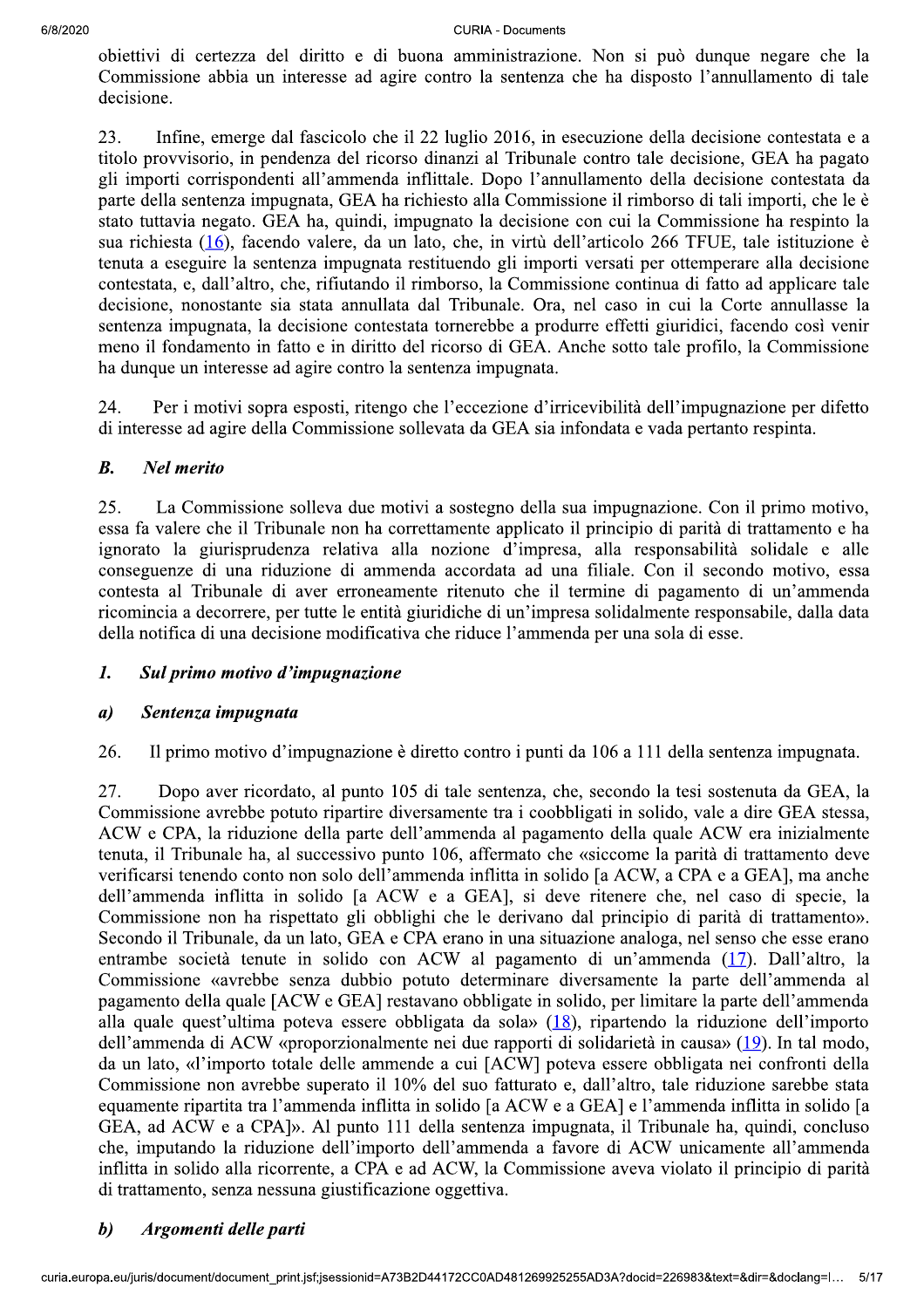#### $12020$ - Documents

28. La Commissione contesta al Tribunale di aver seguito, ai punti da 106 a 111 della sentenza impugnata, un ragionamento insufficiente e contraddittorio. In particolare, secondo la Commissione, non risulta chiaramente né quale sia l'oggetto della ripartizione tra i due rapporti di solidarietà suggerita dal Tribunale al punto 109 della sentenza impugnata – se l'importo corrispondente alla riduzione dell'ammenda accordata ad ACW o quello corrispondente all'ammenda ridotta – né il modo in cui tale ripartizione doveva essere operata.

29. Nella misura in cui tale sentenza contesta alla Commissione di non aver ridotto la parte di ammenda che rileva della responsabilità esclusiva di GEA, limitando la responsabilità solidale di GEA, CPA e ACW sulla parte di ammenda comune a tali entità, la Commissione rileva che una tale ripartizione sarebbe stata contraria alle nozioni d'impresa e di responsabilità solidale. Adottando un ragionamento analogo alla teoria della ripartizione interna della responsabilità solidale, elaborata dal<br>Tribunale nella sentenza del 3 marzo 2011. Siemens e VA Tech Transmission & Iribunale nella sentenza del 3 marzo 2011, Siemens e VA Iech Iransmission & Distribution/Commissione <u>(20</u>) (in prosieguo: la «sentenza Siemens del Tribunale»), e respinta dalla Corte nelle sentenze del 10 aprile 2014, Commissione/Siemens Österreich e a.  $(21)$  (in prosieguo: la «sentenza Siemens della Corte»), e del 10 aprile 2014, Areva/Commission (22) (in prosieguo: la «sentenza Areva»), il Tribunale di fatto raccomanda, secondo la Commissione, la soppressione della relazione esterna di solidarietà tra entità appartenenti alla medesima impresa riguardo a determinate parti dell'ammenda. La Commissione sottolinea che, nella decisione del 2009, essa ha applicato la regola che segue in tutti i casi in cui entità giuridiche appartenenti alla stessa impresa sono sanzionate con ammende di livelli differenti, e che consiste a considerare tali entità tutte solidalmente responsabili a concorrenza del livello dell'ammenda meno elevata.

30. La Commissione fa altresì valere che, separando artificialmente due gruppi di entità solidalmente responsabili ed applicando a tali entità il principio di parità di trattamento, il Tribunale ha trattato le entità appartenenti ad una stessa unità economica come imprese differenti. Ora, da un lato, nelle cause di concorrenza, tale principio trova normalmente applicazione solo tra imprese distinte, condannate per la stessa infrazione nel quadro della stessa decisione. Dall'altro, il Tribunale avrebbe esso stesso violato detto principio trattando differentemente situazioni comparabili, nella misura in cui ha annullato la responsabilità solidale di GEA, CPA e ACW per una parte dell'ammenda inflitta.

31. Contestando alla Commissione di non aver limitato la parte di ammenda di cui GEA poteva essere responsabile a titolo individuale, il Tribunale avrebbe inoltre violato il principio, confermato dalla Corte nella sentenza del 26 novembre 2013, Kendrion/Commissione (23) (in prosieguo: la «sentenza Kendrion»), secondo cui una riduzione di ammenda accordata ad un'entità appartenente ad un'impresa, per circostanze che si applicano individualmente a tale entità, non ha alcuna incidenza sull'ammenda o sulla responsabilità delle altre entità giuridiche che compongono l'impresa.

32. La Commissione chiarisce, inoltre, che l'ammontare massimo dell'ammenda al pagamento del quale ciascuna società era solidalmente tenuta non corrisponde a un determinato periodo di partecipazione all'infrazione e che la decisione contestata non ha modificato l'imputazione di responsabilità di GEA, CPA e ACW che emerge dalla decisione del 2009. Nella replica, nelle risposte ai quesiti scritti posti dalla Corte e in udienza, la Commissione ha particolarmente insistito sul fatto che i punti 31 e 32 dell'articolo 2 della decisione del 2009 «non corrispondono a periodi specifici d'infrazione, ma fissano gli importi massimi dell'ammenda di cui ciascuna entità giuridica che compone la stessa impresa poteva essere considerata come congiuntamente e solidalmente responsabile». La suddivisione dell'ammenda sarebbe dovuta alla circostanza che CPA ha partecipato all'infrazione quale entità di due imprese diverse, GEA e Chemson. Il limite massimo della sua responsabilità in quanto filiale di GEA corrisponderebbe all'ammenda fissata al punto 31 dell'articolo 2 della decisione del 2009, mentre il successivo punto 32 corrisponderebbe alla restante parte dell'ammenda inflitta al gruppo GEA, di cui solo GEA e ACW potevano essere ritenute responsabili. L'ammenda inflitta ai suddetti punti 31 e 32 sarebbe dunque unica e avrebbe come destinataria l'impresa costituita da GEA e dalle sue filiali, nelle diverse configurazioni in cui tale impresa ha partecipato all'infrazione.

il carattere definitivo della decisi<br>dificare la responsabilità solidale<br>flitta a tale società. Una tale ri<br>D481269925255AD3A?docid=226983&text=6 33. Peraltro, la Commissione fa valere che, dato il carattere definitivo della decisione del 2010 nei confronti di ACW e di CPA, essa non potrebbe modificare la responsabilità solidale ed esclusiva di GEA senza ridurre l'ammontare dell'ammenda inflitta a tale società. Una tale riduzione sarebbe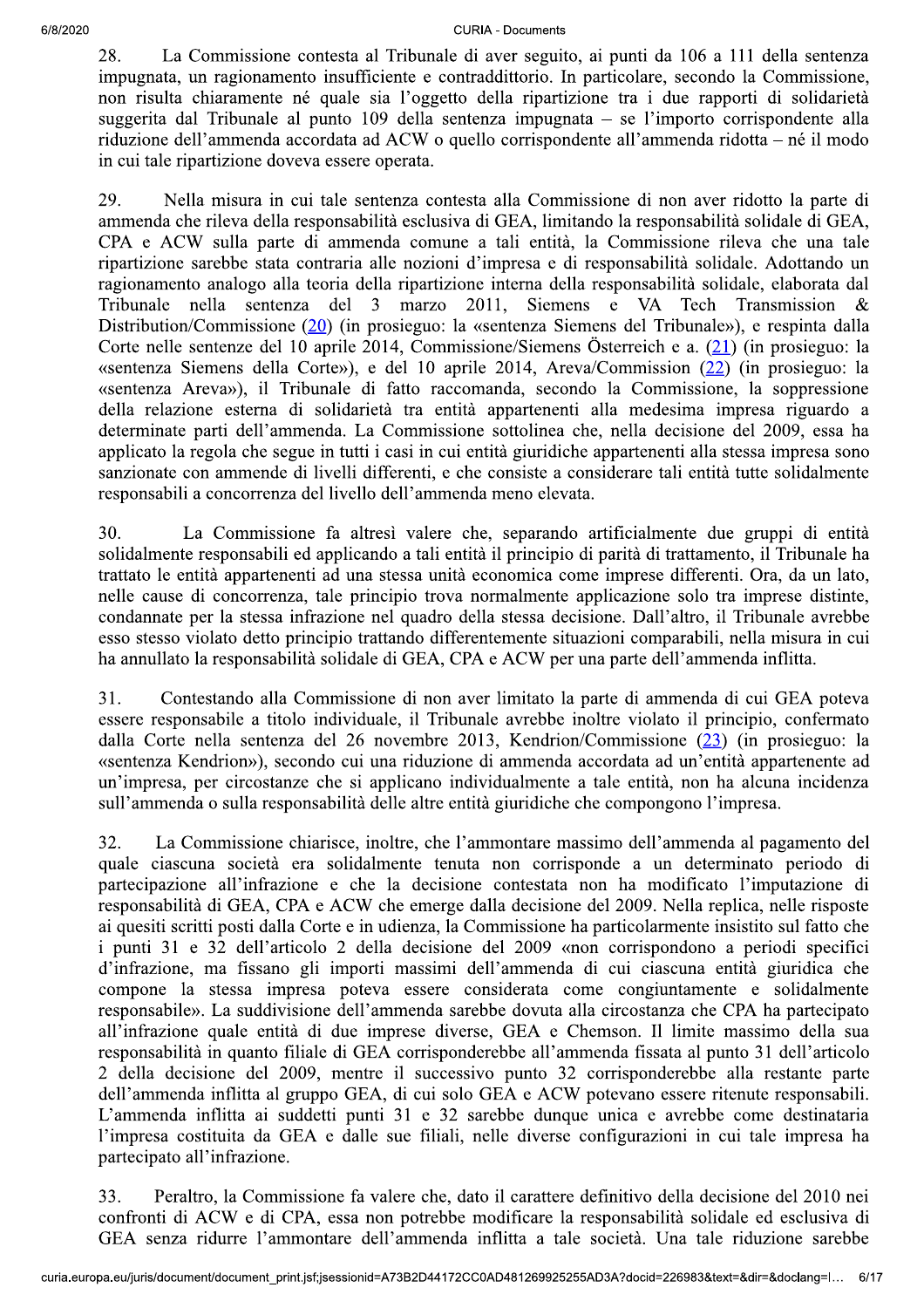tuttavia contraria alla sentenza Kendrion e rimetterebbe in questione il carattere definitivo della decisione del 2009, quale confermata dal Tribunale.

34. Infine, la Commissione fa valere che il fatto che vi siano metodi alternativi di ripartizione della responsabilità solidale rispetto a quello seguito dalla Commissione nella decisione contestata non consente, di per sé, di concludere, come ha fatto il Tribunale, che tale decisione è illegittima. La sentenza impugnata sarebbe al riguardo insufficientemente motivata.

35. GEA fa valere che le allegazioni della Commissione sono fondate su un'erronea comprensione della sentenza impugnata. Anzitutto, contrariamente a quanto sostiene la Commissione, il Tribunale non si sarebbe fondato sulla «teoria della ripartizione interna della responsabilità solidale», ma avrebbe unicamente applicato il principio di parità di trattamento, considerando che CPA e GEA fossero in una situazione comparabile, che fossero state trattate differentemente e che non vi fosse nessuna giustificazione per una tale differenza di trattamento. Il Tribunale avrebbe dunque considerato la sola responsabilità esterna, vale a dire l'importo per il quale la Commissione può considerare responsabile solidalmente o esclusivamente ciascuna entità destinataria dell'ammenda.

36. GEA fa inoltre valere che, secondo le constatazioni del Tribunale, insindacabili in sede d'impugnazione, nella decisione del 2009 la Commissione non ha fissato una sola ammenda, ma due ammende distinte per due diversi gruppi di entità congiuntamente e solidalmente responsabili e per due periodi diversi d'infrazione. Come indicato ai punti 61 e 62 della sentenza impugnata, infatti, i punti 31 e 32 dell'articolo 2 della decisione del 2009 si riferirebbero rispettivamente al periodo dal 30 settembre  $\overline{1995}$  al 17 maggio 2000 e al periodo dall'11 settembre 1991 al 29 settembre 1995. Tale ripartizione sarebbe la conseguenza del fatto che CPA ha partecipato all'infrazione solo per il periodo tra l'11 settembre 1991 e il 29 settembre 1995. La Commissione ha tuttavia applicato la riduzione dell'ammenda di ACW come se ci fosse un unico rapporto di solidarietà tra questa società, CPA e GEA. La Commissione avrebbe dunque torto a considerare che, in tali circostanze, la nozione d'impresa esclude l'applicazione nella specie del principio di parità di trattamento. GEA ricorda che la Commissione è tenuta a rispettare tale principio, in quanto principio generale del diritto dell'Unione, riconosciuto dagli articoli 20 e 21 della Carta dei diritti fondamentali dell'Unione europea, anche quando esercita il potere di infliggere ammende ai sensi dell'articolo 23, paragrafo 2, del regolamento n. 1/2003. Contrariamente a quanto afferma la Commissione, detto principio non si applicherebbe solo a imprese diverse ma anche nei rapporti tra società facenti parte della stessa impresa  $(24)$ .

37. Ouanto all'allegazione della Commissione relativa ad una presunta violazione della sentenza Kendrion da parte del Tribunale, GEA afferma che tale sentenza non esclude che l'applicazione del massimale del 10% ad una ex controllata non possa in alcun caso incidere sulla situazione della controllante, ma solo che quest'ultima non può beneficiare dello stesso limite applicabile all'ex controllata. Neanche un'eventuale riduzione dell'ammenda di GEA sarebbe in contrasto con la sentenza Kendrion, nella misura in cui non costituirebbe un'applicazione a GEA del limite del 10% di ACW, ma un'applicazione di tale limite conforme al principio di parità di trattamento.

# c) Analisi

a medesima proporzione. Rispetto<br>a medesima proporzione. Rispetto<br>contestata, l'applicazione di tale<br>state solidalmente responsabili<br>nto 31, lettera a), della decisione<br>D481269925255AD3A?docid=226983&text=6 38. Va, in primo luogo, respinta la censura della Commissione relativa al carattere insufficiente e contraddittorio della motivazione della sentenza impugnata. Tale motivazione è indubbiamente  $\overline{3}$ concisa, ma consente di comprendere il ragionamento svolto dal Tribunale, che appare lineare e privo di contraddizioni. Mi sembra, in effetti, sufficientemente chiaro che, ai punti da 106 a 111 della sentenza impugnata, il Tribunale si riferisce ad una ripartizione della *riduzione dell'importo* dell'ammenda di  $ACW$  (25)in modo proporzionale (26) nei due rapporti di solidarietà identificati dalla Commissione ai punti 31 e 32 dell'articolo 2 della decisione del 2009. Ciò significa, in sostanza, che, secondo il Tribunale, la Commissione avrebbe dovuto, in un primo tempo, identificare la proporzione esistente tra la parte di ammenda di cui ACW era responsabile in solido con CPA e GEA e quella di cui era responsabile in solido con la sola GEA e, in un secondo tempo, ripartire la riduzione dell'ammenda di ACW tra i due rapporti di solidarietà applicando la medesima proporzione. Rispetto alla ripartizione operata nella decisione del 2010 e nella decisione contestata, l'applicazione di tale metodo avrebbe comportato: i) che ACW, CPA e GEA sarebbero state solidalmente responsabili per un importo inferiore rispetto a quello indicato all'articolo 2, punto 31, lettera a), della decisione del 2009, come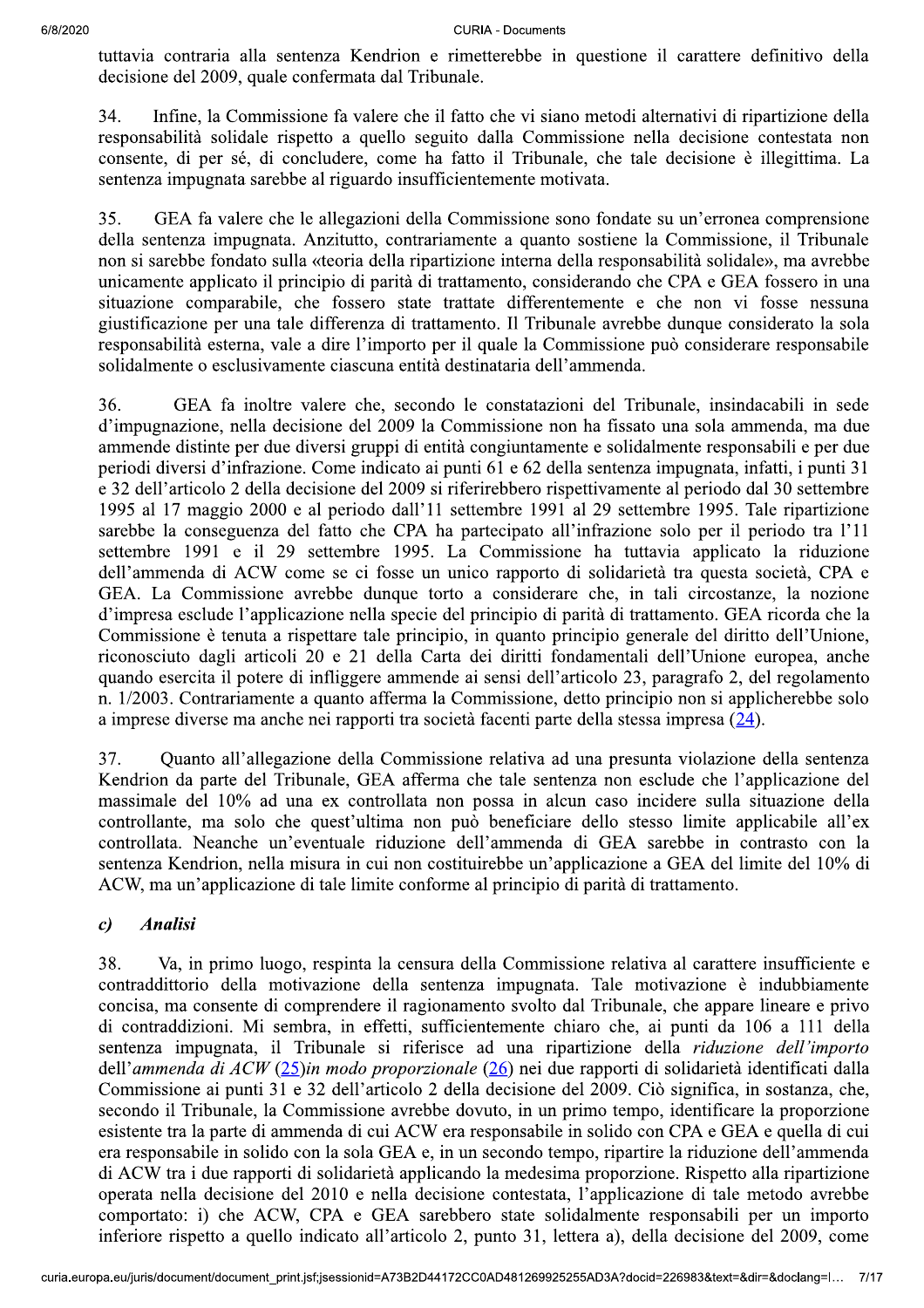#### $12020$ - Documents

modificata da tali decisioni, ii) che CPA e GEA sarebbero state solidalmente responsabili per un importo superiore rispetto a quello indicato alla lettera b) di tale punto e, infine, iii) che GEA sarebbe stata responsabile in via esclusiva per un importo inferiore rispetto a quello che figura al punto 32 dell'articolo 2 della decisione del 2009, come modificata, poiché una parte dell'ammenda fissata in tale punto sarebbe rientrata nella responsabilità solidale di ACW e di GEA. Nell'ottica del Tribunale, l'applicazione di un tale metodo di ripartizione della riduzione d'ammenda accordata ad ACW avrebbe condotto a una determinazione più equa della responsabilità solidale per l'ammenda ridotta di ACW (punto 110), limitando «la parte di ammenda alla quale [GEA] poteva essere obbligata da sola» (punto 108). Sebbene succinto, il ragionamento del Tribunale non rivela dunque, a mio avviso, carenze di motivazione.

39. Va, in secondo luogo, respinta la censura avanzata dalla Commissione secondo cui la sentenza impugnata viola i principi stabiliti dalla Corte nella sentenza Kendrion  $(27)$ . In tale sentenza, la Corte ha affermato che, nel caso in cui «due distinte persone giuridiche, quali una controllante e la sua controllata, non costituiscano più un'impresa ai sensi dell'articolo [101 TFUE] alla data dell'adozione di una decisione che infligge loro un'ammenda per violazione delle regole di concorrenza, ciascuna di esse ha diritto all'applicazione individuale nei propri confronti del massimale del 10% del fatturato» e che, in siffatta ipotesi, la società controllante non può pretendere di beneficiare del massimale applicabile alla sua ex controllata  $(28)$ . Ora, come correttamente osservato da GEA, tale sentenza si limita ad escludere l'applicazione di detto massimale alla controllante. Quest'ultima, facendo parte dell'entità economica che ha violato l'articolo 101 TFUE, deve, infatti, ritenersi aver essa stessa commesso l'infrazione (29), con la conseguenza che l'ammenda di cui è responsabile in solido con la controllata non viene toccata dalla riduzione applicata a quest'ultima società (30) per motivi che le sono esclusivamente inerenti  $(31)$ . Per contro, non emerge da tale sentenza, come sembra invece ritenere la Commissione, che, qualora a seguito dell'applicazione del massimale del 10% alla controllata sia necessario rideterminare il rapporto di solidarietà esterno tra quest'ultima, la controllante e le altre entità che compongono l'impresa, tale rideterminazione non possa avvenire tenendo conto degli interessi di tutti i soggetti coinvolti, inclusa la controllante. Rilevo peraltro che, qualunque fosse stato il metodo utilizzato dalla Commissione, la rideterminazione dei rapporti di responsabilità solidale tra GEA, CPA e ACW a seguito della riduzione dell'ammenda inflitta a quest'ultima avrebbe comunque condotto, tanto per GEA che per CPA, ad una situazione più sfavorevole rispetto a quella scaturente dalla decisione del 2009. La questione che si pone nella specie non è, dunque, se una tale riduzione possa avvantaggiare GEA, ma se la ripartizione della responsabilità solidale tra le entità in questione a seguito dell'applicazione di detta riduzione possa, senza infrangere il principio della parità di trattamento, sfavorire in modo maggiore GEA rispetto a CPA. Siamo dunque chiaramente al di fuori della fattispecie considerata nella sentenza Kendrion. Per quanto concerne l'affermazione della Commissione secondo cui, se la sentenza impugnata dovesse essere mantenuta, essa sarebbe obbligata a ridurre l'ammenda di GEA, non potendo modificare l'assetto disposto dalla decisione del 2010, divenuta definitiva per CPA e per ACW, mi limito ad osservare che, indipendentemente da ogni altra considerazione, una tale riduzione sarebbe la conseguenza di una violazione da parte della Commissione del principio di parità di trattamento cui tale istituzione sarebbe tenuta a rimediare e non il risultato dell'estensione a GEA di eventuali benefici derivanti dall'applicazione ad ACW del massimale del 10%. Anche in questo caso, i principi stabiliti dalla Corte nella sentenza Kendrion non sarebbero dunque rimessi in discussione.

ntesa e, eventualmente, 11 grado<br>ase di tali presupposti, il Tribunal<br>.) esclusivamente alla Commissi<br>mmende, in virtù dell'art. 23, [µ<br>orti pro quota delle diverse soci<br>D481269925255AD3A?docid=226983&text=8 40. Deve, infine, essere respinta la censura della Commissione secondo cui la sentenza impugnata sarebbe basata su un ragionamento analogo a quello svolto dal Tribunale nella sentenza Siemens. In tale sentenza, il Tribunale ha affermato che, poiché «dal principio di personalità delle pene e delle sanzioni (...) deriva che ciascuna società deve poter dedurre, dalla decisione che le impone un'ammenda da pagare in solido con una o più altre società, la quota che dovrà sopportare nei rapporti interni con i suoi condebitori in solido, una volta che sia stato effettuato il pagamento alla Commissione», quest'ultima «non può determinare liberamente gli importi da pagare in solido», ma «deve (...) precisare i periodi durante i quali le società interessate sono (cor)responsabili dei comportamenti illeciti delle imprese partecipanti all'intesa e, eventualmente, il grado di responsabilità di dette società per tali comportamenti» (32). Sulla base di tali presupposti, il Tribunale ha concluso, ai punti 157 e 158 di detta sentenza che «[s]petta (...) esclusivamente alla Commissione, nell'ambito dell'esercizio della sua competenza ad infliggere ammende, in virtù dell'art. 23, [paragrafo] 2, del regolamento n. 1/2003, determinare i rispettivi importi pro quota delle diverse società a cui queste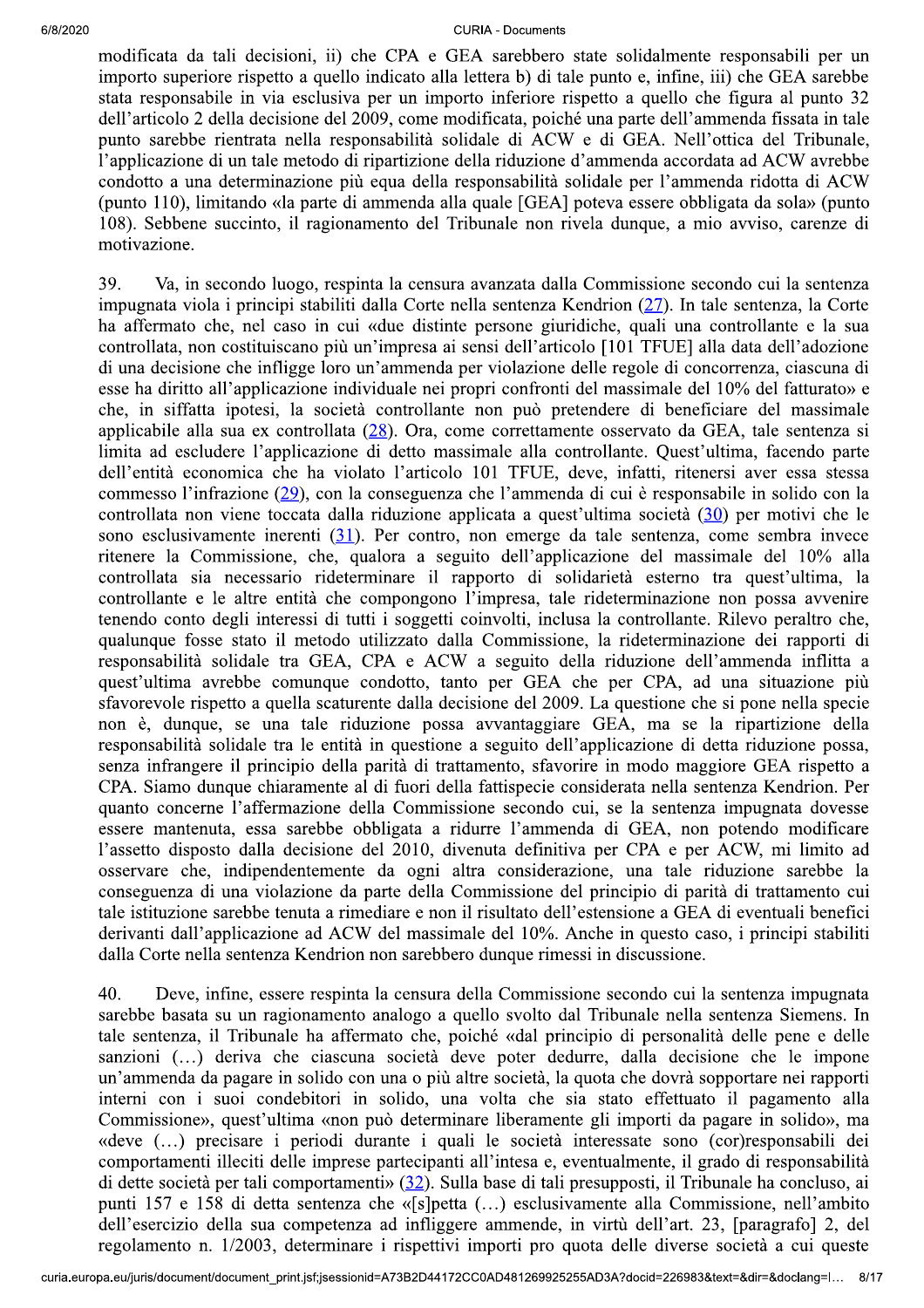#### $12020$ - Documents

ultime sono state condannate in solido, in quanto appartenenti ad una medesima impresa  $(...)$ » e che, «in mancanza di un'indicazione contraria nella decisione mediante la quale la Commissione infligge, in solido, un'ammenda a più società in ragione del comportamento illecito di un'impresa, detta decisione imputa loro, in pari misura, detto comportamento  $(...)$  (33). Su impugnazione della Commissione, la Corte ha annullato la sentenza Siemens del Tribunale, affermando che, «benché, ai sensi dell'articolo 23, paragrafo 2, del regolamento n. 1/2003, la Commissione possa condannare in solido a un'ammenda più società se appartenevano ad una sola ed unica impresa, né il testo di tale disposizione né l'obiettivo del meccanismo di solidarietà consentono di considerare che tale potere sanzionatorio comprenda, al di là della determinazione del rapporto esterno di solidarietà, quello di stabilire le quote dei debitori in solido nei loro rapporti interni». La determinazione di tali quote è, secondo la Corte, «una questione che interviene in un momento successivo e che, in linea di principio, non presenta più interesse per la Commissione, una volta che la totalità dell'ammenda le sia stata pagata da uno o più di tali debitori» (34). Tale determinazione spetta, pertanto, «ai giudici nazionali nel rispetto del diritto dell'Unione»  $(35)$ .

41. Ora, come correttamente osservato da GEA, la sentenza impugnata verte unicamente sulla determinazione del rapporto esterno di solidarietà tra GEA, CPA e ACW, questione che rientra innegabilmente nel potere sanzionatorio della Commissione  $(36)$ , e contesta a quest'ultima un esercizio di tale potere non conforme al principio di parità di trattamento. La questione della ripartizione dell'ammenda inflitta a dette società nell'ambito dei loro rapporti interni non è, invece, in alcun modo toccata dal Tribunale.

42. Ciò detto, ritengo che, come sostiene correttamente la Commissione, le stesse considerazioni che hanno condotto la Corte a infirmare la tesi espressa dal Tribunale nella sentenza Siemens, relative all'incidenza della nozione di impresa in diritto della concorrenza dell'Unione sulle regole che presiedono all'esercizio del potere sanzionatorio della Commissione, siano pertinenti anche nel contesto della presente impugnazione.

43. La nozione d'impresa è utilizzata nei trattati per designare l'autore di un'infrazione al diritto della concorrenza, sanzionabile in base agli articoli 101 e 102 TFUE  $(37)$ . Secondo una giurisprudenza costante, la nozione di impresa comprende qualsiasi soggetto eserciti un'attività economica, a prescindere dallo status giuridico del medesimo e dalle sue modalità di finanziamento. Tale nozione dev'essere intesa nel senso che essa designa un'unità economica ancorché, dal punto di vista giuridico, tale unità sia costituita da più persone fisiche o giuridiche  $(38)$ . Così, secondo una giurisprudenza  $\cos$ tante, «se il comportamento illecito di una controllata può essere imputato alla sua controllante, si può ritenere che tali società abbiano fatto parte, durante il periodo dell'infrazione, della stessa unità economica e costituito quindi un'unica impresa ai sensi del diritto della concorrenza dell'Unione» (39). Laddove violi le regole di concorrenza, detta unità economica è tenuta, secondo il principio della responsabilità personale, a rispondere dell'infrazione (40). La decisione sanzionatoria della Commissione non può, tuttavia, essere addebitata genericamente ad un'unità economica, ma deve, per ragioni di carattere puramente pratico, necessariamente essere indirizzata alle persone giuridiche costituenti l'impresa  $(41)$ .

<sup>44</sup>. Ouando più persone possono essere considerate personalmente responsabili della partecipazione a un'infrazione di una sola ed unica impresa, ai sensi del diritto della concorrenza – che la loro responsabilità sia diretta o derivata da quella di un'entità controllata –, la Commissione ha la facoltà, ai sensi dell'articolo 23, paragrafo 2, del regolamento n. 1/2003, di condannarle in solido al pagamento di un'ammenda (42). Come precisato dalla Corte, il meccanismo della solidarietà costituisce uno strumento giuridico supplementare a disposizione della Commissione inteso a rafforzare l'efficacia dell'azione della medesima nella riscossione delle ammende inflitte per infrazioni al diritto della concorrenza, giacché tale meccanismo riduce per la Commissione, in quanto creditore del debito  $\alpha$ eostituito da tali ammende, il rischio di insolvenza. Ciò concorre all'obiettivo di dissuasione che è generalmente perseguito dal diritto della concorrenza (43).

la Commissione si è avvalsa d<br>acenti parte di un'unica impresa,<br>CE (divenuto articolo 101 TFUE<br>nercato ESBO/esteri. Tuttavia, C<br>D481269925255AD3A?docid=226983&text=6 45. Nella specie, nella decisione del 2009, la Commissione si è avvalsa di tale strumento condannando GEA, CPA e ACW, in quanto entità facenti parte di un'unica impresa, al pagamento in solido di un'ammenda per violazione dell'articolo 81 CE (divenuto articolo 101 TFUE), derivante dalla partecipazione di tale impresa a un cartello nel mercato ESBO/esteri. Tuttavia, GEA ritiene che,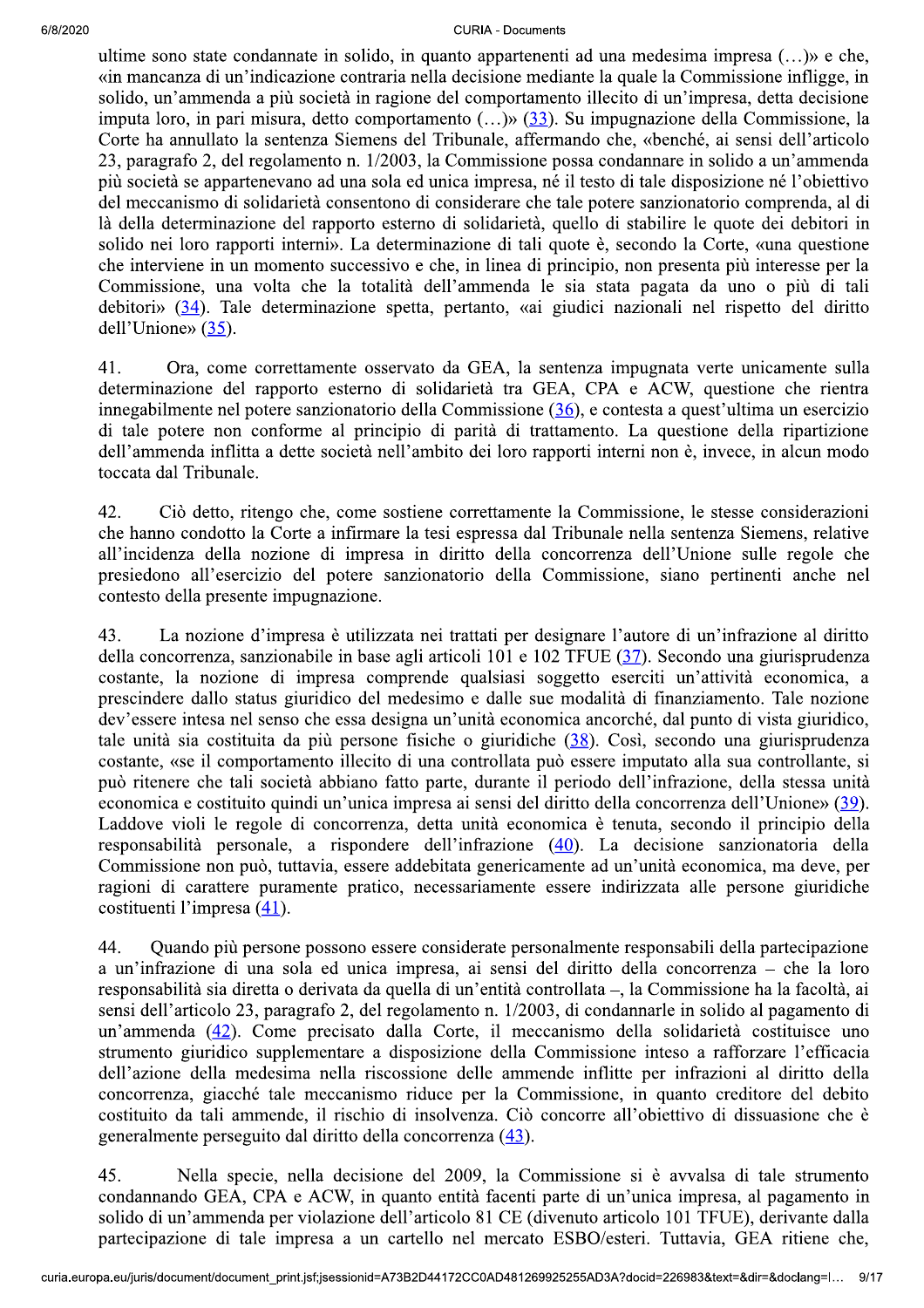**CURIA - Documents** 

all'articolo 2, punti 31 e 32, di tale decisione, la Commissione abbia in realtà inflitto non una, ma due diverse ammende, corrispondenti a diversi periodi d'infrazione, distinguendo, di fatto, due diverse imprese. La Commissione contesta tale affermazione.

46. Premetto che la ricostruzione del rapporto esistente tra i due importi figuranti in detti punti costituisce una questione centrale ai fini dell'esame del primo motivo d'impugnazione, che, non a caso, è fortemente controversa tra le parti.

47. In proposito, è indubbio che i punti 31 e 32 dell'articolo 2 della decisione del 2009 riflettano, quanto meno indirettamente, le diverse configurazioni in cui l'impresa ritenuta responsabile dell'infrazione ha partecipato, nel tempo, all'intesa. Risulta, infatti, dalla decisione del 2009 che CPA ha fatto parte, in quanto successore di OCA, di un'unica unità economica insieme a GEA e a ACW solo per un certo periodo dell'infrazione imputata a tale unità, vale a dire dal 30 settembre 1995 al 17 maggio 2000 (44). Esiste dunque un rapporto tra gli importi fissati ai punti 31 e 32 dell'articolo 2 della decisione del 2009 e i periodi in cui CPA ha fatto parte con GEA e ACW della medesima impresa e in cui l'impresa era invece formata unicamente da queste due società.

48. Tale constatazione, non deve, tuttavia, condurre a ritenere che detti importi non facciano parte di un'unica ammenda, inflitta ad un'unica impresa, nelle sue diverse e successive configurazioni.

49. Nel determinare i rapporti di solidarietà tra le diverse entità che compongono l'impresa che si è resa colpevole di un'infrazione all'articolo 101 TFUE, la Commissione deve tener conto, oltre che dell'evoluzione dei rapporti di controllo tra tali entità, anche dei cambiamenti intervenuti nella composizione dell'impresa (45). Quest'ultima può, infatti, assumere diverse configurazioni nel corso della sua partecipazione a un'infrazione, a seconda delle diverse entità che entrano a farne parte o che ne escono. Tali variazioni, che sono suscettibili di intervenire, in particolare, qualora, come nel caso di specie, l'infrazione si protragga per un lungo arco di tempo, non rimettono in questione né l'unicità dell'impresa in quanto soggetto imputabile dell'illecito, né l'unitarietà dell'ammenda ad essa inflitta. In tal senso, deve dunque intendersi la distinzione operata dalla Commissione, ai punti 31 e 32 dell'articolo 2 della decisione del 2009, nella determinazione della responsabilità solidale di GEA, CPA e ACW per l'ammenda unitaria inflitta all'unità economica cui esse hanno, nel tempo, preso parte.

Per il resto, gli importi fissati in tali punti riflettono, nel rispetto del principio della personalità 50. delle pene e delle sanzioni, e conformemente all'articolo 23, paragrafo 3, del regolamento n. 1/2003, la gravità e la durata dell'infrazione individualmente contestata all'impresa in questione. In proposito, la Corte ha chiarito che il rispetto di tale principio, così come del principio della certezza del diritto, fa parte degli obblighi che si impongono alla Commissione nell'ambito della determinazione del rapporto esterno di solidarietà, in base al quale le diverse persone che costituiscono l'impresa possono essere chiamate a pagare l'integralità dell'ammenda inflitta alla stessa (46). Nella specie, distinguendo gli importi da imputare solidalmente a GEA, CPA e ACW e a GEA e ACW, la Commissione ha tenuto conto della circostanza che, per un certo periodo, CPA ha partecipato all'infrazione in qualità di filiale di una diversa società madre, con la quale è stata condannata in solido al pagamento di una diversa ammenda (47), evitando di incorrere nella violazione del principio della personalità delle pene e delle sanzioni contestatole dalla Corte nella sentenza Areva (48).

La tesi della ricorrente secondo cui i punti 31 e 32 dell'articolo 2 della decisione del 2009 51. corrispondono ai periodi di partecipazione di GEA, CPA ed ACW all'intesa e identificano due diverse ammende deve dunque essere respinta. Rilevo peraltro che tale tesi è stata, almeno in parte, rigettata dallo stesso Tribunale, che, in sintonia con quanto sostenuto dalla Commissione nella sua impugnazione, ha affermato, al punto 102 della sentenza impugnata, che «l'ammenda inflitta ad ogni società di una medesima impresa, ai sensi dell'articolo 101 TFUE, non riflette la partecipazione di tali società all'infrazione, ma solo l'importo massimo che può, eventualmente, essere loro richiesto dalla Commissione per la partecipazione dell'impresa, ai sensi dell'articolo 101 TFUE, all'infrazione». Contrariamente a quanto afferma GEA, invece, non risulta altrettanto chiaro se il Tribunale abbia ritenuto che i punti 31 e 32 dell'articolo 2 della decisione del 2009 individuano due diverse ammende e due diverse imprese. In questo senso sembra debbano interpretarsi i punti 54 e 55 della sentenza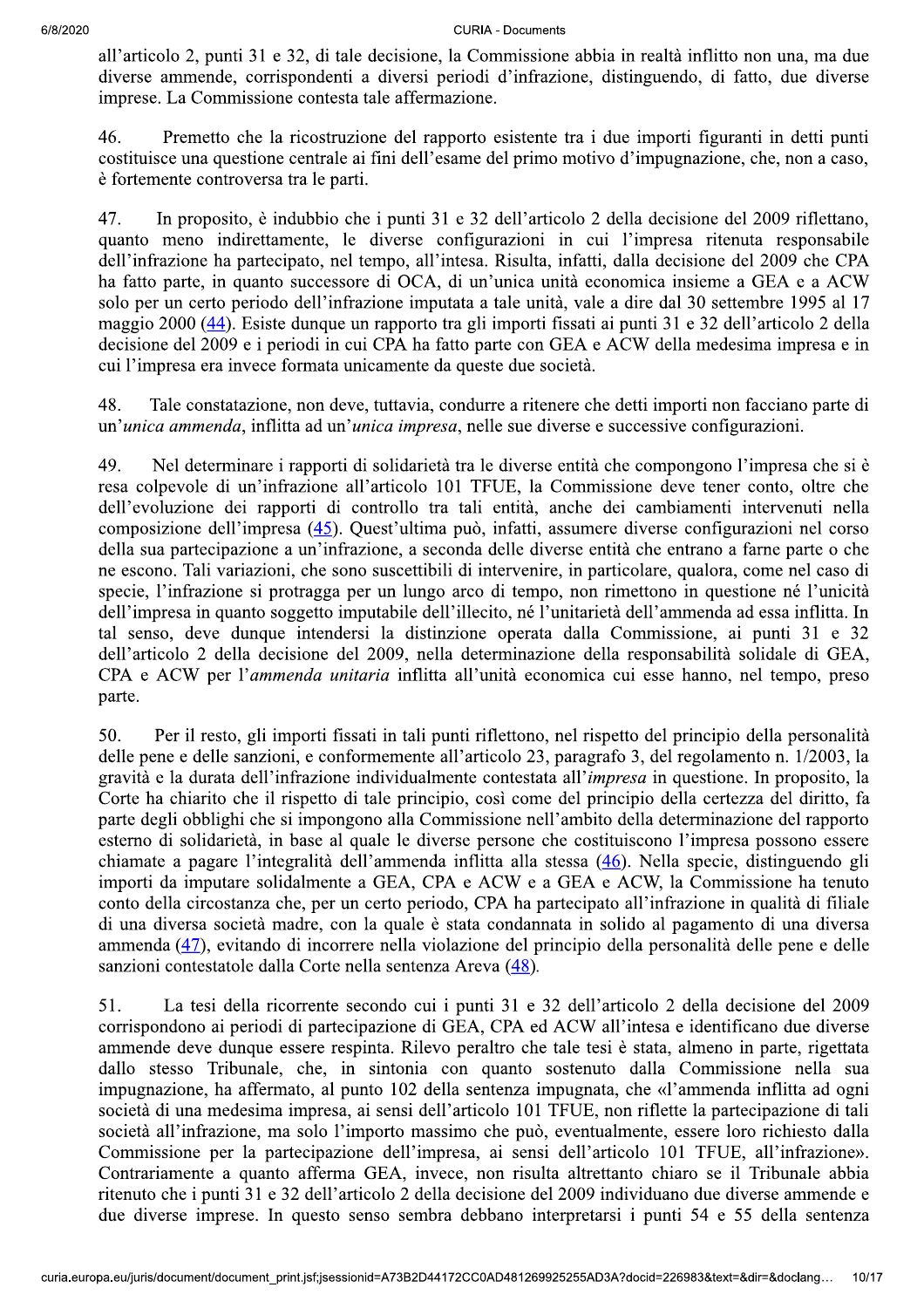impugnata. Tuttavia, nei punti della motivazione contestati dalla Commissione nel suo primo motivo d'impugnazione, il Tribunale si limita a distinguere tra due diversi rapporti di solidarietà.

52. Quanto fin qui detto consente, a mio avviso, di infirmare anche la premessa da cui muove il ragionamento del Tribunale, vale a dire che i rapporti di solidarietà identificati ai punti 31 e 32 dell'articolo 2 della decisione del 2009 corrispondono alla durata della rispettiva partecipazione di GEA, ACW e CPA all'infrazione e riguardano importi fissati proporzionalmente a tale partecipazione. Come già detto, e come sostenuto dalla Commissione, infatti, tali punti non riflettono la partecipazione delle singole entità all'infrazione, bensì la loro appartenenza alla medesima impresa e dunque la loro capacità ad essere considerate solidalmente responsabili del pagamento degli importi indicati.

53. La riduzione dell'ammenda di ACW ha un impatto diretto sulla solidarietà esterna di tale entità, nel senso che la Commissione non potrà chiederle il pagamento di un importo superiore a quello corrispondente al massimale del 10% ad essa applicabile, ma non modifica la solidarietà esterna delle altre società, che continueranno ad essere responsabili nei confronti della Commissione entro i limiti ad esse individualmente applicabili, sia con riferimento ai rispettivi massimali del 10%, sia con riferimento al periodo in cui hanno fatto parte della medesima impresa che ha commesso l'infrazione. Il fatto che GEA debba rispondere da sola di una parte dell'ammenda è una conseguenza puramente automatica della riduzione applicata ad ACW e del fatto che tali entità hanno costituito un'unica impresa per l'intera durata dell'infrazione.

54.  $\dot{E}$  per tale ragione che, come, a mio avviso, correttamente affermato dalla Commissione, quest'ultima non aveva alcun obbligo di procedere ad una particolare ripartizione della riduzione accordata ad ACW o dell'ammenda ridotta di quest'ultima. Come precisato dalla Corte nella sentenza Siemens, la nozione del diritto dell'Unione di solidarietà nel pagamento dell'ammenda, essendo semplicemente la manifestazione di un effetto di pieno diritto della nozione di impresa, riguarda solo l'impresa e non le società che la compongono (49). In tale contesto, una comparazione tra la situazione di CPA e quella di GEA è priva di pertinenza, poiché tali società sono parte integrante di un'unità economica unica e, in quanto tali, sono state sanzionate nella decisione del 2009 (50).

55. Sulla base di quanto precede ritengo che il Tribunale abbia commesso un errore di diritto ai punti da 105 a 111 della sentenza impugnata, nella misura in cui ha ritenuto la Commissione responsabile di una violazione del principio di parità di trattamento. Pertanto, il primo motivo d'impugnazione della Commissione va, a mio avviso, accolto.

## $\overline{2}$ . Sul secondo motivo d'impugnazione

### $\boldsymbol{a}$ Sentenza impugnata

56. Il secondo motivo d'impugnazione è diretto contro i punti da 119 a 126 della sentenza impugnata.

57. Ai punti 122 e 123 di tale sentenza, il Tribunale ha constatato che, alla data di entrata in vigore della decisione del 2010 e della sua notifica, le disposizioni dell'articolo 2, punti 31 e 32, della decisione del 2009, nella loro versione iniziale, non erano più applicabili, poiché erano state sostituite dalla decisione del 2010, e non potevano quindi servire da fondamento per determinare la data a decorrere dalla quale le ammende in causa erano esigibili. Secondo il Tribunale, «solo la data di ricezione della notifica della decisione del 2010, che costituiva ormai il fondamento giuridico dell'obbligazione di pagare tali ammende, poteva servire come punto di partenza per un simile termine» (51). Al punto 124 della sentenza impugnata, il Tribunale ha rilevato che tale decisione, tuttavia, era stata annullata dalla sentenza del 15 luglio 2015, GEA Group/Commissione (52) e che, di conseguenza, essa non poteva servire da fondamento giuridico «né dell'obbligazione per la ricorrente di pagare le ammende in causa né della determinazione della data a decorrere dalla quale esse sono esigibili». Il Tribunale ha proseguito osservando, al punto 125 della sentenza impugnata, che, se tale annullamento ha avuto come effetto di ripristinare la versione iniziale dell'articolo 2, punti 31 e 32, della decisione del 2009, tuttavia tale versione era stata nuovamente sostituita da quella risultante dall'articolo 1 della decisione contestata. Esso ha quindi concluso, al punto 126 della sentenza impugnata, che l'«obbligazione di pagare le ammende risult[a] unicamente dall'articolo 1 della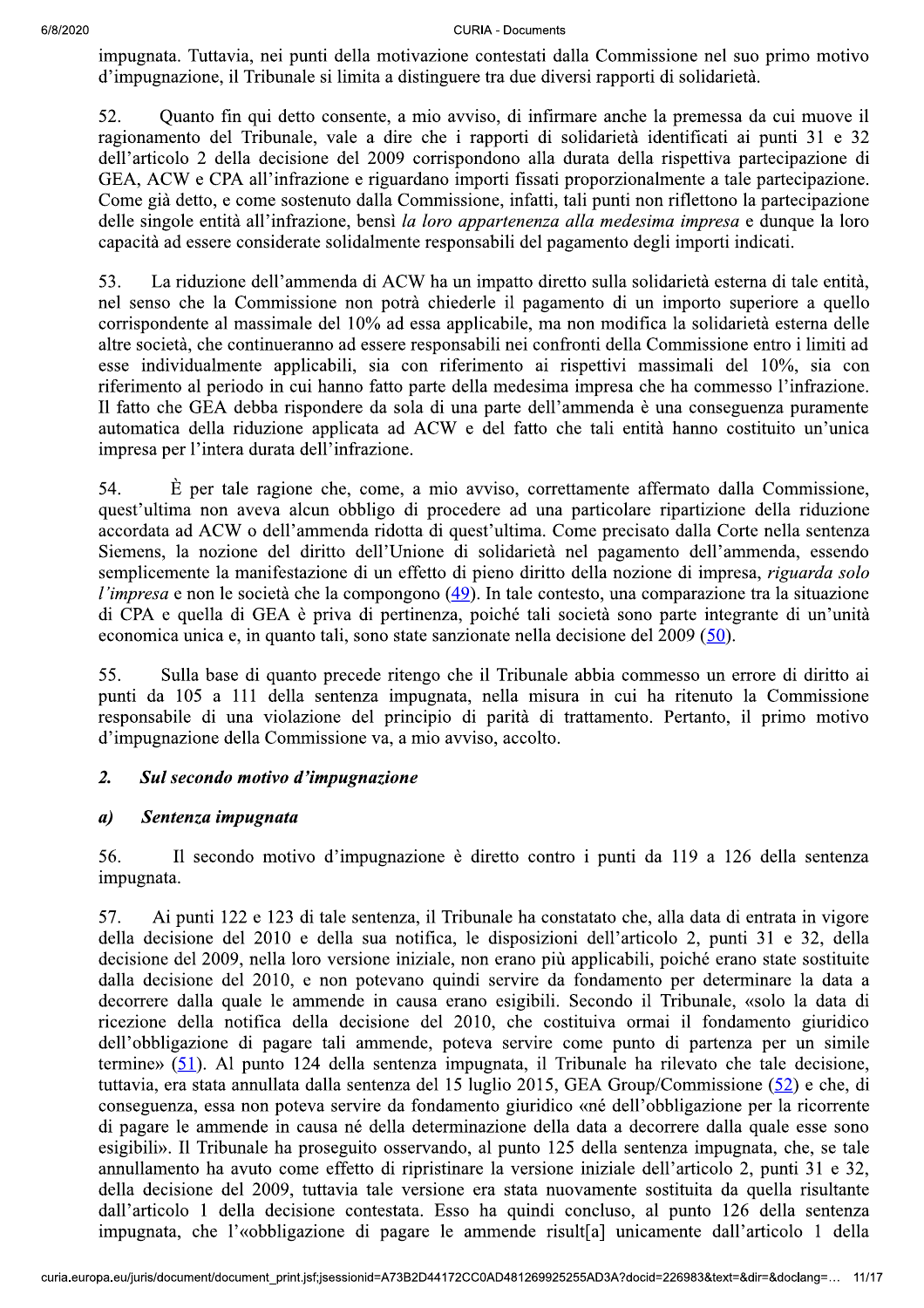decisione [contestata] e che il termine da cui tali ammende sono esigibili poteva essere determinato solo a decorrere dalla data di ricezione della notifica di tale decisione».

## $\boldsymbol{b}$ Argomenti delle parti

58. La Commissione ritiene che il Tribunale abbia erroneamente considerato l'articolo 2, punti 31 e 32, della decisione del 2009 come fondamento per determinare la data di esigibilità dell'ammenda. Tale data sarebbe infatti stata fissata all'articolo 2, secondo comma, della decisione del 2009 e quindi in un diverso punto del dispositivo di tale decisione. Ora, se un articolo o una parte di un articolo del dispositivo di una decisione non è stato toccato da una decisione modificativa, esso continua a produrre effetti giuridici. Ne consegue, secondo la Commissione, che la modifica della data di decorrenza dell'ammenda della ricorrente nella decisione del 2010 (53) e nella decisione contestata è frutto di una sua scelta discrezionale e non consegue automaticamente dalla modifica delle disposizioni relative all'importo dell'ammenda. La modifica di un'ammenda non equivarrebbe, contrariamente a quanto emerge dalla sentenza impugnata, alla sua sostituzione, vale a dire alla fissazione di una nuova ammenda. La Commissione avrebbe deciso, nella decisione contestata, di allineare la data di esigibilità dell'ammenda di GEA a quella fissata per ACW e CPA a seguito della decisione del 2010 al fine di non porre GEA in una posizione meno favorevole rispetto a dette società. La Commissione osserva, infine, che l'errore commesso dal Tribunale determinerebbe la perdita degli interessi moratori dovuti da tutte le entità di un'impresa in tutti i casi in cui un'ammenda è modificata nei confronti di una sola di esse e rischierebbe, inoltre, di limitare indebitamente il margine di valutazione della Commissione in tutti i casi in cui si riveli necessario modificare un'ammenda.

59. Secondo GEA, il momento a partire dal quale cominciano a decorrere gli interessi moratori non può essere discrezionalmente fissato dalla Commissione a una data anteriore a quella della notifica della decisione che determina l'ammenda. Poiché, nella specie, secondo quanto correttamente indicato nella sentenza impugnata, tale decisione non poteva che essere la decisione contestata, il Tribunale avrebbe correttamente concluso che la data di esigibilità dell'ammenda non poteva essere anteriore alla data di notifica di tale decisione. GEA osserva inoltre che, contrariamente a quanto fa valere la Commissione, la decisione contestata non ha semplicemente modificato l'articolo 2, punti 31 e 32, della decisione del 2009, ma lo ha sostituito e che tale sostituzione riguarda l'intero dispositivo d'imposizione dell'ammenda. Infine, GEA rileva che, in caso di modifica di una decisione che fissa un'ammenda per le diverse entità di una stessa impresa, la perdita di interessi moratori non riguarderebbe che le entità toccate da tale modifica e non le altre.

## $\mathfrak{c}$ **Valutazione**

60. Se il principio da cui muove il Tribunale, secondo cui la data di esigibilità di un'ammenda, a partire dalla quale sono dovuti eventuali interessi moratori, non può essere fissata a una data anteriore a quella di notifica della decisione che fissa l'ammenda, è in sé corretto, lo stesso non può, a mio avviso, affermarsi dell'applicazione che di tale principio è stata fatta nella sentenza impugnata.

61. Per i motivi esposti al paragrafo 21 delle presenti conclusioni ritengo, infatti, contrariamente a quanto affermato dal Tribunale ai punti 123 a 126 della sentenza impugnata, che la decisione del 2009, e non le successive decisioni di modifica, costituisca il fondamento giuridico dell'ammenda inflitta a GEA, CPA e ACW (54).

62. Peraltro, come correttamente sostenuto dalla Commissione, la modifica dell'articolo 2, punti 31 e 32, della decisione del 2009, ad opera dalla decisione del 2010, prima, e della decisione contestata, poi, non ha determinato l'automatica modifica dell'ultimo comma di tale articolo 2, in base al quale «[1] e ammende saranno pagate in euro entro tre mesi dalla data di notifica della presente decisione». Tale modifica ha riguardato unicamente l'ammontare dell'ammenda inflitta ad ACW e la rideterminazione dei rapporti di solidarietà esterna tra GEA, CPA, e ACW, ma non ha inciso sulla data di esigibilità dell'ammenda come modificata.

63. Nella lettera di notifica della decisione del 2010, prima, e nel dispositivo della decisone contestata, poi, la Commissione ha deciso, pur non essendovi tenuta, di posticipare tale data, quale risultante dall'ultimo comma dell'articolo 2 della decisione del 2009, fissandola al 10 maggio 2010.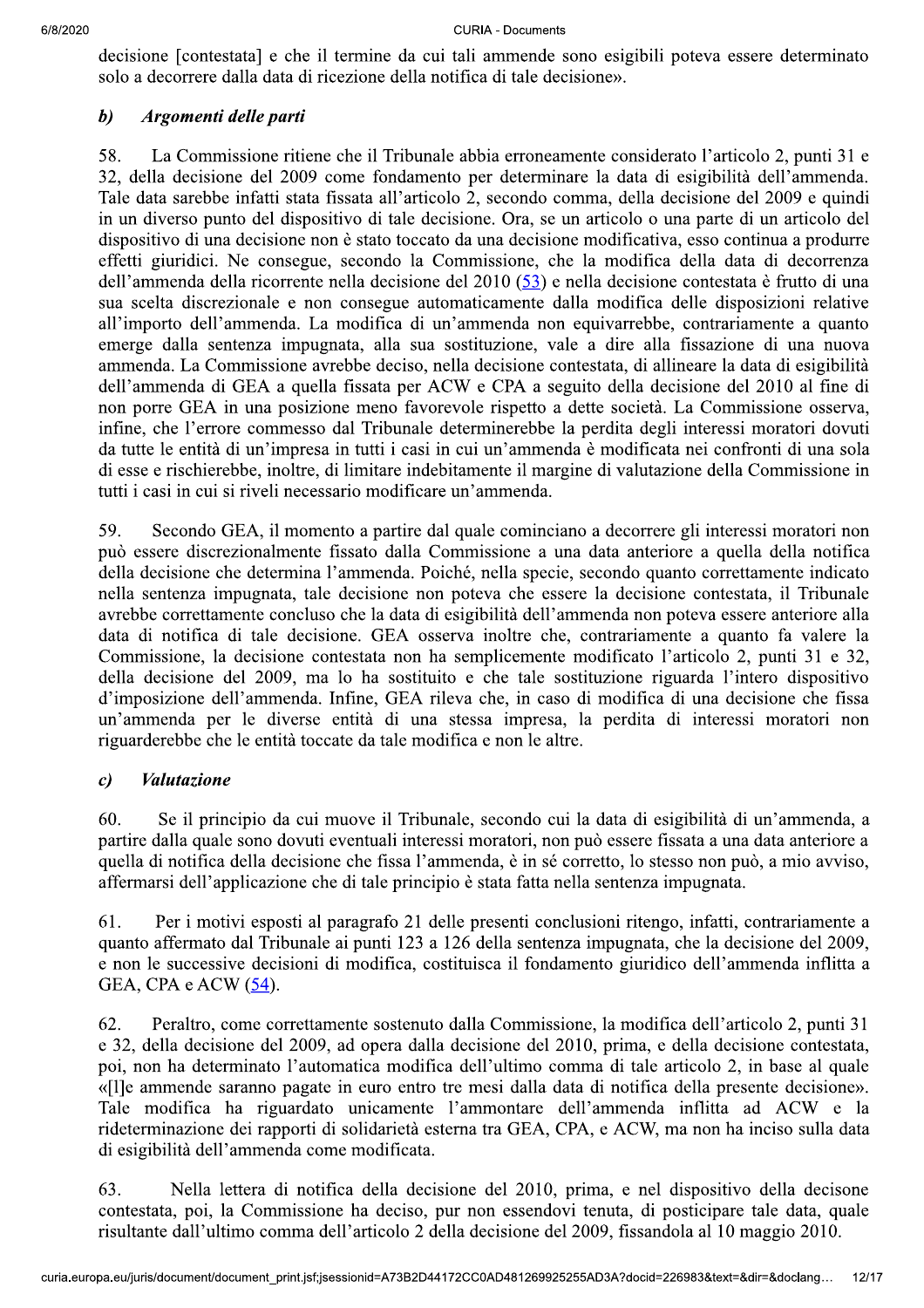64. Ora, ci si può forse chiedere se una tale decisione non violi il principio di parità di trattamento nei confronti delle altre imprese sanzionate per la medesima infrazione, la cui data di esigibilità, diversamente che per GEA, CPA e ACW, è rimasta quella fissata all'ultimo comma dell'articolo 2 della decisione del 2009, e se, dunque, come sostiene la Commissione, essa è realmente libera di modificare discrezionalmente la data di esigibilità di un'ammenda nella decisione con cui ne modifica l'ammontare al fine di tener conto del massimale del 10% applicabile a una delle persone giuridiche sanzionate. Per contro, non ritengo, per i motivi già esposti, che detta decisione si possa considerare illegittima per le ragioni indicate dal Tribunale.

65. Sulla base di quanto precede, sono pertanto del parere che anche il secondo motivo d'impugnazione vada accolto.

# 3. Conclusioni intermedie

66. Entrambi i motivi sollevati dalla Commissione sono, a mio avviso, fondati e vanno accolti. La sentenza impugnata deve di conseguenza essere annullata.

67. Conformemente all'articolo 61, primo comma, dello Statuto della Corte, quando l'impugnazione è accolta, la Corte di giustizia annulla la decisione del Tribunale. In tal caso, essa può statuire definitivamente sulla controversia qualora lo stato degli atti lo consenta, oppure rinviare la causa al Tribunale affinché sia decisa da quest'ultimo. Poiché il Tribunale ha statuito solo sul quarto motivo di ricorso e sulla prima parte del quinto motivo, lo stato degli atti non consente alla Corte di statuire sulla controversia. La causa deve dunque essere rinviata al Tribunale.

# V. Sulle spese

 $68.$  In virtù dell'articolo 184, paragrafo 2, del regolamento di procedura, quando l'impugnazione è respinta o quando l'impugnazione è accolta e la Corte statuisce definitivamente sulla controversia, la Corte statuisce sulle spese. Poiché la causa deve essere rinviata al Tribunale, le spese devono essere riservate.

# VI. Conclusione

- 69. Sulla base dell'insieme delle considerazioni che precedono suggerisco alla Corte di:
- dichiarare ricevibile l'impugnazione della Commissione;
- annullare la sentenza del 18 ottobre 2018, GEA Group/Commissione (T-640/16, EU:T:2018:700);
- rinviare la causa al Tribunale affinché statuisca sulla controversia;
- riservare le spese.
- 1 Lingua originale: l'italiano.

# 2 T-640/16, EU:T:2018:700.

 $\overline{3}$  Decisione C(2009) 8682 definitivo, relativa a un procedimento a norma dell'articolo 81 [CE] e dell'articolo 53 dell'accordo SEE (Caso COMP/38589 – Stabilizzanti termici).

 $\overline{4}$  T-45/10, non pubblicata, EU:T:2015:507.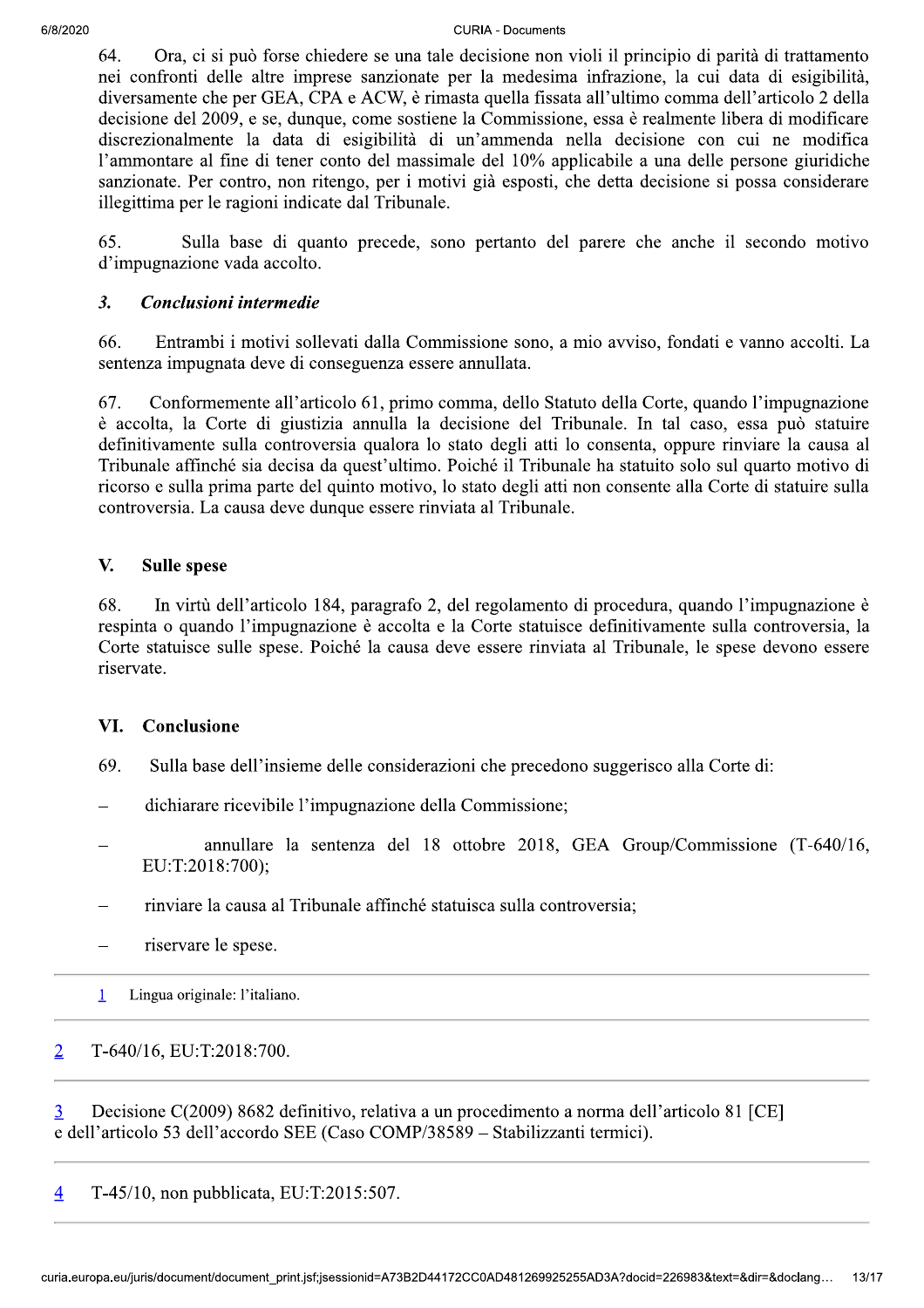5 Regolamento (CE) del Consiglio, del 16 dicembre 2002, concernente l'applicazione delle regole di concorrenza di cui agli articoli 81 e 82 [CE] (GU 2003, L 1, pag. 1).

6 Decisione C(2010) 727 definitivo, che ha modificato la decisione [del 2009].

7 T-189/10, EU:T:2015:504.

R. Decisione C(2016) 3920 final, che modifica la decisione del 2009.

9. V. punti da 51 a 77 della sentenza impugnata.

10 V. punti da 97 a 113 della sentenza impugnata.

11 Secondo i calcoli di GEA, il termine di prescrizione di cui all'articolo 25, paragrafo 5, del regolamento n. 1/2003 ha cominciato a decorrere il 18 maggio 2000, data in cui è terminata l'infrazione e, tenuto conto delle sospensioni dovute ai ricorsi di GEA contro le decisioni del 2009 e del 2010, sarebbe scaduto il 10 agosto o il 3 novembre 2015.

12 Sentenza del 24 giugno 2015, Fresh Del Monte Produce/Commissione e Commissione/Fresh Del Monte Produce (C-293/13 P e C-294/13 P, EU:C:2015:416, punto 46).

13 Poiché l'argomentazione di GEA si sovrappone a quella sviluppata nel quadro del suo primo motivo di ricorso dinanzi al Tribunale, è bene chiarire che la verifica del presupposto su cui si basa tale argomentazione – vale a dire che la decisione del 2009 non costituisce una valida decisione ai sensi dell'articolo 23, paragrafo 2, del regolamento n.  $1/2003 - e$  effettuata, nel quadro delle presenti conclusioni, per rispondere all'eccezione d'irricevibilità di GEA, e non costituisce un esame della legittimità della decisione contestata.

14 Ciò non vuol dire chiaramente che l'applicazione di tali termini non possa condurre a un risultato diverso nel caso in cui la modifica del livello dell'ammenda consegua alla modifica di parametri che incidono sull'applicazione delle regole di prescrizione, ad esempio qualora, con una decisione ulteriore, la Commissione fissi a una data anteriore la fine del periodo d'infrazione contestato a una delle entità partecipanti, anticipando dunque la data da cui comincia a decorrere, per tale entità, il termine di prescrizione: v., in proposito, sentenza del 6 ottobre 2015. Corporación Empresarial de Materiales de Construcción/Commissione (T-250/12, EU:T:2015:749, punti da 46 a 48).

15. V., in questo senso, riguardo all'annullamento da parte del Tribunale dell'ammontare dell'ammenda fissata dalla Commissione, sentenza del 6 ottobre 2015, Corporación Empresarial de Materiales de Construcción/Commissione (T-250/12, EU:T:2015:749, punto 74). In questo senso milita, peraltro, anche l'articolo 26, paragrafo 3, del regolamento n. 1/2003, in base al quale una decisione che modifica l'ammontare iniziale dell'ammenda interrompe il termine di prescrizione in materia di *esecuzione* delle sanzioni, e non rileva dunque ai fini della prescrizione del potere d'imposizione dell'ammenda, almeno fintantoché restano invariati i parametri in base ai quali decorrono i termini di prescrizione.

A attualmente pendente dinanzi al<br>
residente della Quinta Sezione de<br>
resenti conclusioni.<br>
D481269925255AD3A?docid=226983&text=8 16 Tale ricorso costituisce oggetto della causa T-195/19, attualmente pendente dinanzi al Tribunale. Su domanda della Commissione, la causa è stata sospesa dal presidente della Quinta Sezione del Tribunale in attesa dell'esito del ricorso d'impugnazione oggetto delle presenti conclusioni.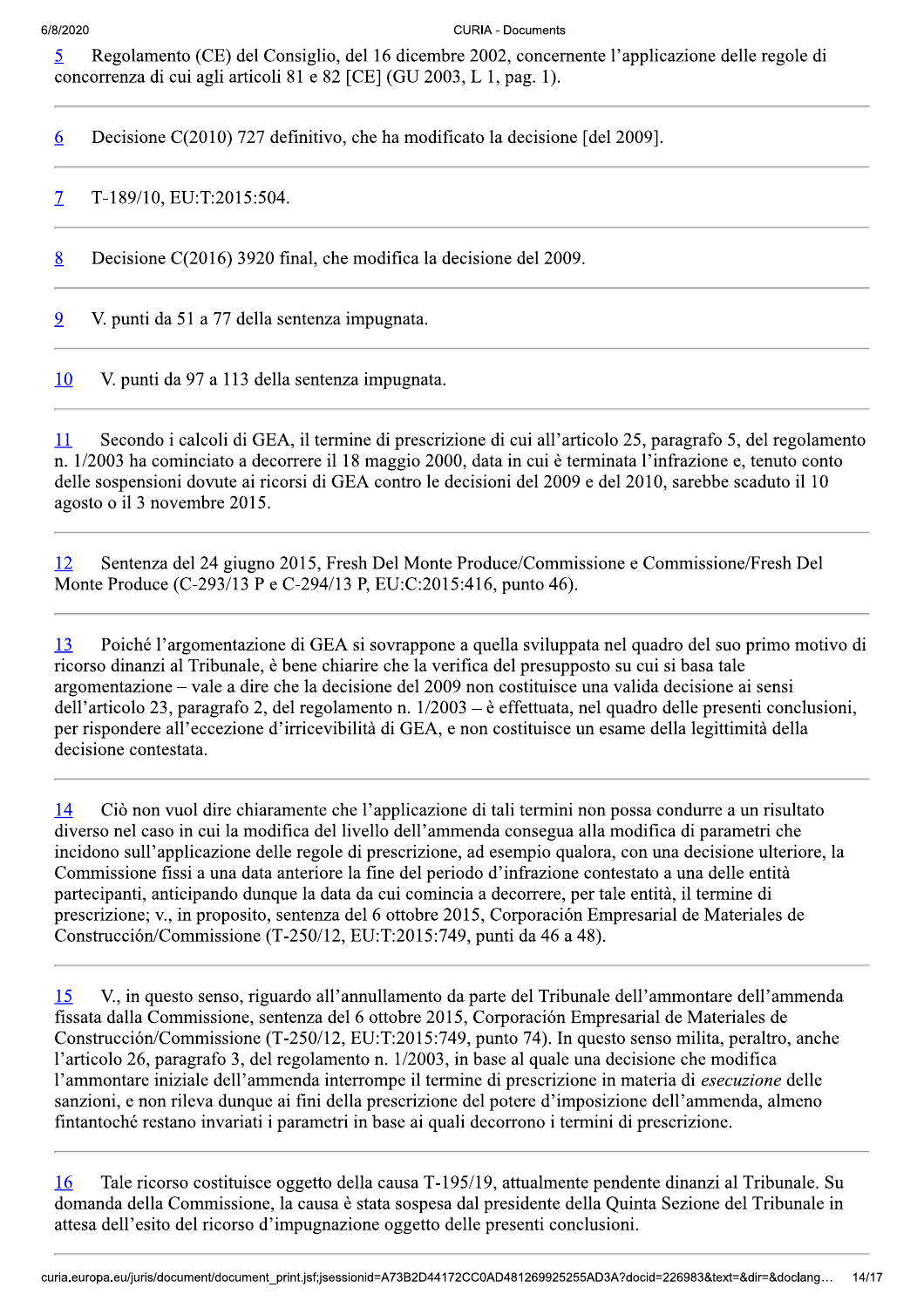V. punto 107 della sentenza impugnata.

| <u>18</u> | V. punto 108 della sentenza impugnata.                                                         |
|-----------|------------------------------------------------------------------------------------------------|
| <u>19</u> | V. punto 109 della sentenza impugnata.                                                         |
| 20        | Da T-122/07 a T-124/07, EU:T:2011:70.                                                          |
| <u>21</u> | Da C-231/11 P a C-233/11 P, EU:C:2014:256.                                                     |
| 22        | C-247/11 P e C-253/11 P, EU:C:2014:257.                                                        |
| 23        | C-50/12 P, EU:C:2013:771.                                                                      |
|           | 24 In proposite GEA cita le sontenze del 10 luglio 2012, Alliance One International e Standard |

In proposito, GEA cita la sentenza del 19 luglio 2012, Alliance One International e Standard Commercial Tobacco/Commissione (C-628/10 P e C-14/11 P, EU:C:2012:479, punto 59), e l'ordinanza del 18 settembre 2014, Sasol e a./Commissione (T-541/08 REC, non pubblicata, EU:T:2014:823, punti 181 e  $segg.$ ).

Ad una ripartizione della «riduzione» dell'ammenda di ACW il Tribunale si riferisce oltre che al punto  $25$ 105, ai punti 109, 110 e 111, mentre in nessun passaggio della motivazione si parla di ripartizione «dell'ammenda ridotta» di ACW.

26 La Commissione ritiene che vi sia contraddizione tra il punto 109 della sentenza impugnata, in cui, nella versione in lingua di procedura, l'inglese, il Tribunale impiega l'avverbio «proportionately», e il successivo punto 110, in cui, invece, si utilizza l'avverbio «equally». Ora, un raffronto con la versione francese della sentenza impugnata, che, pur non facendo fede, è la lingua originale di redazione, in cui figura, al punto 110, il termine «équitablement» («equamente» nella versione italiana) conduce a ritenere che tale termine sia stato impropriamente tradotto nella versione inglese. In ogni caso, dato il senso complessivo del punto 110 e il contesto in cui si inserisce, l'avverbio in questione non può a mio avviso essere letto se non come un riferimento ad un'«equa ripartizione» e non ad una «ripartizione in parti uguali». La contraddizione lamentata dalla Commissione è dunque inesistente.

Il procedimento che ha dato luogo a tale sentenza aveva ad oggetto un'impugnazione introdotta dalla 27 società Kendrion, condannata in solido con la propria controllata al pagamento di un'ammenda per violazione dell'articolo 101 TFUE, contro la sentenza con cui il Tribunale aveva, tra l'altro, respinto l'argomento di Kendrion secondo cui la Commissione aveva violato la nozione di responsabilità solidale condannandola a un'ammenda superiore a quella inflitta alla sua controllata, come ridotta a seguito dell'applicazione del massimale del 10% previsto dall'articolo 23, paragrafo 2, del regolamento n. 1/2003.

V. punti da 55 a 58 della sentenza Kendrion. 28

V. punto 55 della sentenza Kendrion; v. altresì, inter alia, sentenza del 27 aprile 2017, Akzo Nobel 29 e a./Commissione (C-516/15 P, EU:C:2017:314, punto 56).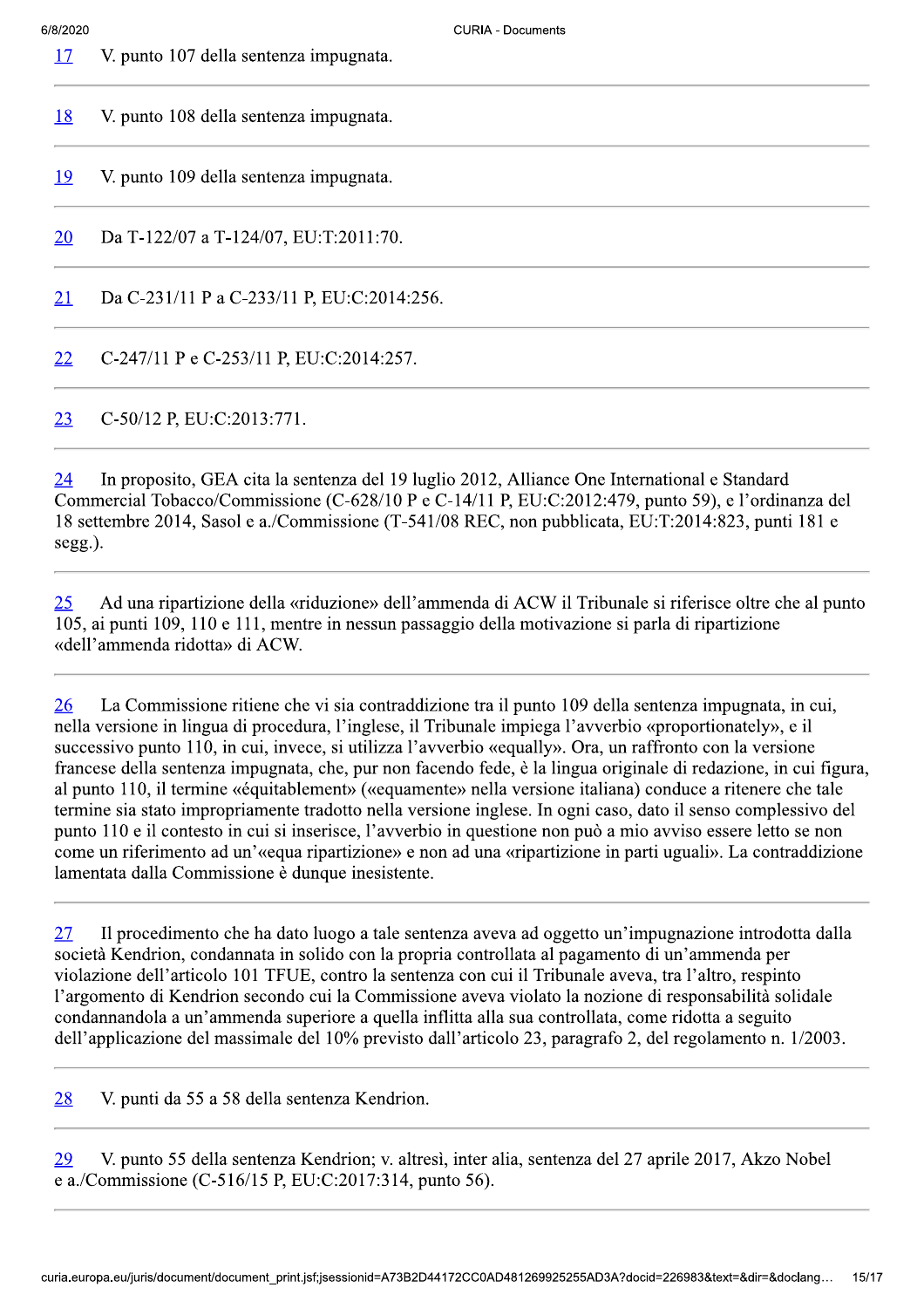30 Il Tribunale ha peraltro correttamente applicato tali principi ai punti da 99 a 101 della sentenza impugnata.

31 Diversa è invece l'ipotesi di riduzioni che incidono sulla responsabilità della controllata. La Corte ha infatti chiarito al riguardo che, nel caso in cui la responsabilità della controllante sia puramente derivata da quella della sua controllata e in cui nessun altro fattore caratterizzi individualmente il comportamento contestato alla controllante, la responsabilità di tale controllante non può eccedere quella della sua controllata  $V(x, 0.5)$  in tal senso, sentenze del 22 gennaio 2013, Commissione/Tomkins, C-286/11 P, EU:C:2013:29, punti 37, 39, 43 e 49, e del 17 settembre 2015, Total/Commissione (C-597/13 P, EU:C:2015:613, punto 38).

32 V. punto 153 della sentenza Siemens del Tribunale.

33 V. punto 158 della sentenza Siemens del Tribunale.

 $\frac{34}{18}$  V. punto 60 della sentenza Siemens della Corte; v., altresì, sentenza del 26 gennaio 2017, Villeroy & Boch/Commissione (C-625/13 P, EU:C:2017:52, punti da 151 a 153).

35 V. punto 62 della sentenza Siemens della Corte; sentenza del 26 gennaio 2017, Villeroy & Boch/Commissione (C-625/13 P, EU:C:2017:52, punti da 151 a 153).

36 V. sentenza Siemens della Corte, punto 68.

37 V. punto 42 della sentenza Siemens della Corte e giurisprudenza citata.

38 V., in particolare, sentenze del 19 luglio 2012, Alliance One International e Standard Commercial Tobacco/Commissione (C-628/10 P e C-14/11 P, EU:C:2012:479, punto 42 e giurisprudenza citata); del 17 settembre 2015, Total/Commissione (C-597/13 P, EU:C:2015:613, punto 33); del 27 aprile 2017, Akzo Nobel e a./Commissione (C-516/15 P, EU:C:2017:314, punto 48), e sentenza Siemens della Corte, punto 43.

39 V., inter alia, sentenza Areva, punto 49 e giurisprudenza citata.

40 V. sentenza Siemens della Corte, punto 44, e, inter alia, sentenze del 10 settembre 2009, Akzo Nobel e a./Commissione (C-97/08 P, EU:C:2009:536, punto 56), e del 27 aprile 2017, Akzo Nobel e a./Commissione (C-516/15 P, EU:C:2017:314, punto 49).

41 V. punto 55 della sentenza Siemens della Corte.

 $\frac{42}{8}$  V. punti da 47 a 51 della sentenza Siemens della Corte.

43 V. punto 59 della sentenza Siemens della Corte.

il 17 maggio 2000 e fino al 26 set<br>SmbH, con la quale è stata condar<br>ecisione del 2009).<br>D481269925255AD3A?docid=226983&text=8 <sup>44</sup> CPA ha continuato a partecipare all'infrazione dopo il 17 maggio 2000 e fino al 26 settembre 2000, ma nell'ambito di una diversa unità economica con Chemson GmbH, con la quale è stata condannata in solido al pagamento di EUR 137 606 (v. articolo 2, punto 33, della decisione del 2009).